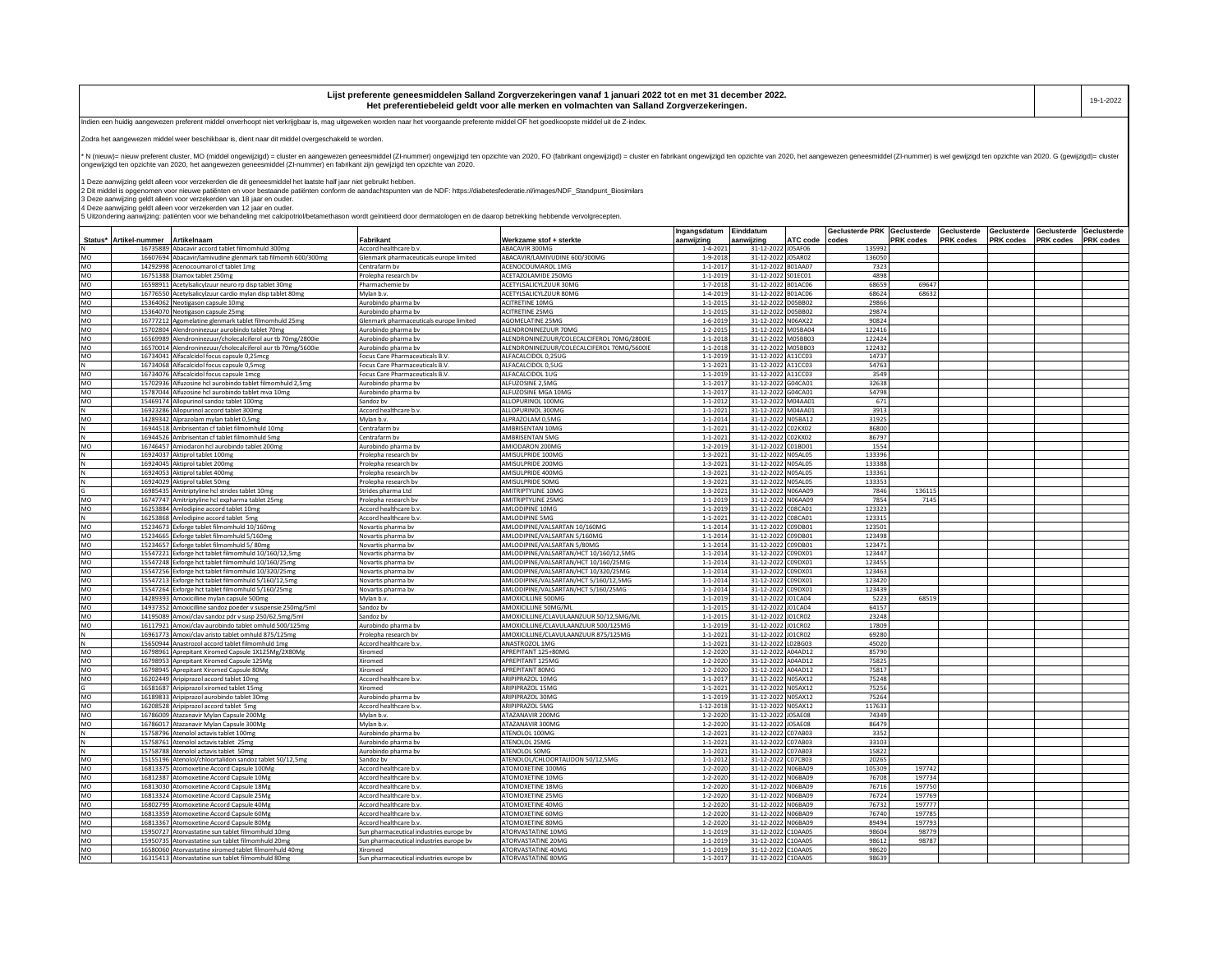| MO              | 16654471 Atovaquon glenmark suspensie 150mg/ml                                                                    | Glenmark pharmaceuticals europe limited | ATOVAQUON 150MG/ML                             | $1 - 1 - 2019$  | 31-12-2022 P01AX06                       | 47147           |        |        |        |  |
|-----------------|-------------------------------------------------------------------------------------------------------------------|-----------------------------------------|------------------------------------------------|-----------------|------------------------------------------|-----------------|--------|--------|--------|--|
|                 | 15864138 Atovaquon/proguanil mylan tablet filmomh 250/100mg                                                       | Mylan b.v.                              | ATOVAQUON/PROGUANIL 250/100MG                  | $1 - 1 - 2021$  | 31-12-2022 P01BB51                       | 54771           |        |        |        |  |
|                 | 14325322 Azathioprine mylan tablet 25mg                                                                           | Mylan b.v.                              | AZATHIOPRINE 25MG                              | $1 - 1 - 2021$  | 31-12-2022 L04AX01                       | 26840           |        |        |        |  |
| MO              | 14325330 Azathioprine mylan tablet 50mg                                                                           | Mylan b.v.                              | <b>AZATHIOPRINE 50MG</b>                       | $1 - 7 - 2019$  | 31-12-2022 L04AX01                       | 5681            |        |        |        |  |
|                 |                                                                                                                   |                                         |                                                |                 |                                          |                 |        |        |        |  |
| <b>MO</b>       | 15218813 Azitromycine sandoz tablet omhuld 250mg                                                                  | Sandoz by                               | AZITROMYCINE 250MG                             | $1 - 7 - 2017$  | 31-12-2022 J01FA10                       | 114995          |        |        |        |  |
| MO              | 15141152 Azitromycine sandoz poeder v suspensie 200mg/5ml                                                         | Sandoz bv                               | AZITROMYCINE 40MG/ML                           | $1 - 1 - 2019$  | 31-12-2022 J01FA10                       | 115010          |        |        |        |  |
|                 | 16628578 Azitromycine aurobindo tablet omhuld 500mg                                                               | Aurobindo pharma bv                     | AZITROMYCINE 500MG                             | $1 - 1 - 2021$  | 31-12-2022 J01FA10                       | 115002          |        |        |        |  |
| <b>MO</b>       | 14278359 Baclofen mylan tablet 10mg                                                                               | Mylan b.v.                              | <b>BACLOFEN 10MG</b>                           | 1-11-2015       | 31-12-2022 M03BX01                       | 2607            |        |        |        |  |
| MO              | 14320029 Beclometason nevel sandoz neussp 50mcg/do fl 200do                                                       | Sandoz by                               | BECLOMETASON 50UG/DO 200DO neusspray           | $1 - 1 - 2013$  | 31-12-2022 R01AD01                       | 21865           |        |        |        |  |
| <b>MO</b>       | 16253841 Betahistine 2hcl accord tablet 16mg                                                                      | Accord healthcare b.v.                  | <b>BETAHISTINE 16MG</b>                        | $1 - 1 - 2019$  | 31-12-2022 N07CA01                       | 27413           |        |        |        |  |
| MO              | 16253833 Betahistine 2hcl accord tablet 8mg                                                                       | Accord healthcare b.v                   | <b>BETAHISTINE 8MG</b>                         | $1 - 1 - 2017$  | 31-12-2022 NO7CA01                       | 1309            |        |        |        |  |
|                 |                                                                                                                   | Glaxosmithkline b.v.                    | <b>BETAMETHASON 1MG/G</b>                      | 1-10-2021       | 31-12-2022 D07AC01                       | 4103            |        |        |        |  |
| ΙN              | 12106216 Betnelan zalf 1mg/g                                                                                      |                                         |                                                |                 |                                          |                 |        |        |        |  |
| FO              | 16990374 Betamethason xiromed opl voor cutaan gebr 1mg/ml                                                         | Xiromed                                 | ETAMETHASON 1MG/N                              | $1 - 4 - 2021$  | 31-12-2022 D07AC01                       | 1465            | 45284  | 199079 |        |  |
| FO              | 16975693 Betamethason xiromed opl voor cutaan gebr 1mg/ml                                                         | Xiromed                                 |                                                | $1 - 9 - 202$   | 31-12-2022 D07AC01                       | 1465            | 45284  | 199079 |        |  |
| MO              | 16231392 Calcipotriol/betamethason sdz zalf 50mcg/0,5mg/g 5)                                                      | Sandoz by                               | TAMETHASON/CALCIPOTRIOL 0,5MG/50UG             | $1 - 1 - 2019$  | 31-12-2022 D05AX52                       | 69167           | 133329 |        |        |  |
| MO              | 16231406 Calcipotriol/betamethason sdz zalf 50mcg/0,5mg/g 5)                                                      | Sandoz bv                               | TAMETHASON/CALCIPOTRIOL 0.5MG/50UG/G           | $1 - 1 - 2019$  | 31-12-2022 D05AX52                       | 69167           | 133329 |        |        |  |
| <b>MO</b>       | 16164474 Bicalutamide aurobindo tablet filmomhuld 150mg                                                           | Aurobindo pharma by                     | <b>BICALUTAMIDE 150MG</b>                      | $1 - 1 - 201$   | 31-12-2022 L02BB03                       | 86614           |        |        |        |  |
| MO              | 15474828 Bicalutamide accord tablet filmomhuld 50mg                                                               | Accord healthcare b.v.                  | BICALUTAMIDE 50MG                              | $1 - 1 - 2014$  | 31-12-2022 L02BB03                       | 42005           |        |        |        |  |
|                 |                                                                                                                   | Mylan b.v.                              | BIMATOPROST 0.1MG/ML                           | $1 - 7 - 2021$  | 31-12-2022 SO1EE03                       | 92681           | 210447 |        |        |  |
|                 | 16884000 Bimatoprost mylan oogdruppels 0,1mg/ml flacon 3ml<br>16932420 Bisoprololfumaraat 1A Pharma tablet 1,25mg | 1A Pharma                               | BISOPROLOL 1,25MG                              | $1 - 1 - 2021$  | 31-12-2022 C07AB07                       | 96946           |        |        |        |  |
|                 |                                                                                                                   |                                         |                                                |                 |                                          |                 |        |        |        |  |
|                 | 15816893 Bisoprololfumaraat aurobindo tablet filmomh 10me                                                         | Aurobindo pharma by                     | <b>BISOPROLOL 10MG</b>                         | $1 - 1 - 2021$  | 31-12-2022 C07AB07                       | 25542           |        |        |        |  |
| MO              | 16288327 Bisoprololfumaraat deco aurob tabl filmomh 2,5mg                                                         | Aurobindo pharma bv                     | BISOPROLOL 2,5MG                               | $1 - 1 - 2017$  | 31-12-2022 C07AB07                       | 71323           |        |        |        |  |
| MO              | 16746465 Bisoprololfumaraat aurobindo tablet filmomh 5mg                                                          | Aurobindo pharma bv                     | <b>BISOPROLOL 5MG</b>                          | $1 - 2 - 2019$  | 31-12-2022 C07AB07                       | 25534           |        |        |        |  |
| <b>MO</b>       | 16744411 Bosentan accord tablet filmomhuld 125mg                                                                  | Accord healthcare b.v                   | <b>BOSENTAN 125MG</b>                          | $1 - 1 - 2019$  | 31-12-2022 C02KX01                       | 67377           |        |        |        |  |
| MO              | 16744403 Bosentan accord tablet filmomhuld 62,5mg                                                                 | Accord healthcare b.v                   | BOSENTAN 62,5MG                                | $1 - 1 - 2019$  | 31-12-2022 C02KX01                       | 67369           |        |        |        |  |
| <b>MO</b>       | 15402215 Brimonidinetartraat mylan oogdr 2mg/ml fl 5ml                                                            | Mylan b.y                               | BRIMONIDINE 2MG/ML FL 5ML                      | $1 - 9 - 2019$  | 31-12-2022 S01EA05                       | 50237           |        |        |        |  |
| MO              | 16118391 Brinzolamide Sandoz oogdruppels 10MG/ML Flacon 5ML                                                       | Sandoz bv                               | BRINZOLAMIDE 10MG/ML 5ML                       | $1 - 2 - 2019$  | 31-12-2022 S01EC04                       | 72877           | 212261 |        |        |  |
|                 | 16241622 Bufoler easyhaler inhpdr 160/4,5mcg 120do 1)                                                             | Orion pharma bvba                       | 3UDESO/FORMO 160/4,5UG/DO(=160/4,5UG)120D 1)   | $1 - 1 - 2021$  | 31-12-2022 R03AK07                       | 66451           | 86223  | 124176 | 131164 |  |
|                 |                                                                                                                   |                                         |                                                |                 |                                          |                 |        |        |        |  |
|                 | 16241665 Bufoler easyhaler inhpdr 320/9mcg 60do 1)                                                                | Orion pharma bvba                       | BUDESO/FORMO 320/9UG/DO (=320/9UG) 60DO 1)     | $1 - 1 - 2021$  | 31-12-2022 R03AK07                       | 70335           | 124184 | 131172 |        |  |
|                 | 15824373 Budesonide sandoz vernevelsusp 0,25mg/ml amp 2ml                                                         | Sandoz bv                               | BUDESONIDE 0,25MG/ML 2ML                       | $1 - 1 - 2021$  | 31-12-2022 R03BA02                       | 34452           |        |        |        |  |
| N               | 15824365 Budesonide sandoz vernevelsusp 0,5mg/ml amp 2ml                                                          | Sandoz by                               | <b>BUDESONIDE 0.5MG/ML2ML</b>                  | $1 - 1 - 2021$  | 31-12-2022 R03BA02                       | 35424           |        |        |        |  |
| FO              | 17023513 Budesonide aurobin nevel neusspray 100mcg/do 200do                                                       | Aurobindo pharma bv                     | BUDESONIDE 100UG/DO                            | $1 - 7 - 2021$  | 31-12-2022 R01AD05                       | 32727           |        |        |        |  |
| MO              | 15731359 Budesonide focus nevel neusspray 50mcg/do 200do                                                          | Focus Care Pharmaceuticals B.V.         | BUDESONIDE 50UG/DO                             | $1 - 9 - 2021$  | 31-12-2022 R01AD05                       | 24554           |        |        |        |  |
|                 | 16058054 Bumetanide sandoz tablet 1mg                                                                             | Sandoz by                               | <b>BUMETANIDE 1MG</b>                          | $1 - 1 - 2021$  | 31-12-2022 C03CA02                       | 4219            |        |        |        |  |
|                 | 14317788 Bumetanide sandoz tablet 2mg                                                                             | Sandoz by                               | <b>BUMETANIDE 2MG</b>                          | $1 - 1 - 2021$  | 31-12-2022 C03CA02                       | 43508           |        |        |        |  |
| MO              | 16521021 Buprenorfine glenmark pleister transderm 10mcg/uur                                                       | Glenmark pharmaceuticals europe limited | <b>BUPRENORFINE 10UG/UUR</b>                   | $1 - 7 - 2017$  | 31-12-2022 NO2AE01                       | 89419           |        |        |        |  |
|                 |                                                                                                                   |                                         |                                                |                 |                                          |                 |        |        |        |  |
| <b>MO</b>       | 16521048 Buprenorfine glenmark pleister transderm 20mcg/uur                                                       | Glenmark pharmaceuticals europe limited | <b>BUPRENORFINE 20UG/UUR</b>                   | $1 - 7 - 2017$  | 31-12-2022 NO2AE01                       | 89435           |        |        |        |  |
| <b>MO</b>       | 15840263 Buprenorfine sun pleister transderm 35mcg/uur                                                            | Sun pharmaceutical industries europe bv | <b>BUPRENORFINE 35UG/UUR</b>                   | $1 - 1 - 2013$  | 31-12-2022 NO2AE01                       | 76643           |        |        |        |  |
| MO              | 15840271 Buprenorfine sun pleist transderm 52,5mcg/uur                                                            | Sun pharmaceutical industries europe bv | BUPRENORFINE 52,5UG/UUR                        | $1 - 1 - 201$   | 31-12-2022 NO2AE01                       | 76651           |        |        |        |  |
| <b>MO</b>       | 16521013 Buprenorfine glenmark pleister transderm 5mcg/uur                                                        | Glenmark pharmaceuticals europe limited | <b>BUPRENORFINE 5UG/UUR</b>                    | $1 - 7 - 2017$  | 31-12-2022 NO2AE01                       | 89400           |        |        |        |  |
| MO              | 15840298 Buprenorfine sun pleister transderm 70mcg/uur                                                            | Sun pharmaceutical industries europe by | <b>BUPRENORFINE 70UG/UUR</b>                   | $1 - 1 - 2017$  | 31-12-2022 NO2AE01                       | 76678           |        |        |        |  |
| MO              | 15649857 Suboxone tablet sublinguaal 2mg/0,5mg                                                                    | Indivior nederland b.v                  | 3UPRENORFINE/NALOXON 2/0,5MG                   | 1-11-2018       | 31-12-2022 NO7BC51                       | 82155           |        |        |        |  |
| <b>MO</b>       | 15649865 Suboxone tablet sublinguaal 8mg/2mg                                                                      | Indivior nederland b.v.                 | <b>BUPRENORFINE/NALOXON 8/2MG</b>              | 1-11-2018       | 31-12-2022 N07BC51                       | 82163           |        |        |        |  |
|                 |                                                                                                                   |                                         |                                                |                 |                                          |                 |        |        |        |  |
|                 |                                                                                                                   |                                         |                                                |                 |                                          |                 |        |        |        |  |
| MO              | 16382250 Bupropion hcl sandoz retard tablet mga 150mg                                                             | Sandoz bv                               | <b>BUPROPION MGA 150MG</b>                     | 1-10-2019       | 31-12-2022 N06AX12                       | 82880           |        |        |        |  |
| <b>MO</b>       | 15231232 Wellbutrin xr tablet mga 300mg                                                                           | Glaxosmithkline b.v.                    | <b>BUPROPION MGA 300MG</b>                     | 1-12-2021       | 31-12-2022 N06AX12                       | 82899           |        |        |        |  |
| MO              | 13870610 Dostinex tablet 0,5mg                                                                                    | Pfizer by                               |                                                | $1 - 7 - 201$   | 31-12-2022 G02CB03                       | 37206           |        |        |        |  |
| <b>MO</b>       | 13988352 Dostinex tablet 0.5mg                                                                                    | Pfizer by                               | ABERGOLINE 0.5M                                | $1 - 7 - 2017$  | 31-12-2022 G02CB03                       | 37206           |        |        |        |  |
| MO              | 16674545 Tacal d3 kauwtablet 500mg/400ie munt                                                                     | Cheplapharm Arzneimittel GmbH (Takeda)  | CALCIUM MET VIT D EN/OF ANDERE MID 1,25G/440IE | $1 - 1 - 2019$  | 31-12-2022 A12AX                         | 58807           | 54186  | 119687 |        |  |
| MO              | 16307852 Tacal d3 kauwtablet 500mg/800ie sinaasappel                                                              | Cheplapharm Arzneimittel GmbH (Takeda)  | ALCIUM MET VIT D EN/OF ANDERE MID 1.25G/800IE  | $1 - 1 - 2017$  | 31-12-2022 A12AX                         | 94145           | 99074  | 127655 |        |  |
| MO              |                                                                                                                   | Will-pharma bv                          | CALCIUM MET VIT D EN/OF ANDERE MID 2.5G/880IE  | $1 - 1 - 2016$  | 31-12-2022 A12AX                         | 103985          | 54194  | 88463  |        |  |
|                 | 15858804 Calci-boned3 orange kauwtablet 1000mg/880ie                                                              |                                         | CANDESARTAN 16MG                               |                 |                                          | 48410           |        |        |        |  |
| MO              | 16591682 Candesartan cilexetil focus care tablet 16mg                                                             | Focus Care Pharmaceuticals B.V.         |                                                | $1 - 4 - 2018$  | 31-12-2022 C09CA06                       |                 |        |        |        |  |
| <b>MO</b>       | 16591690 Candesartan cilexetil focus care tablet 32mg                                                             | Focus Care Pharmaceuticals B.V.         | CANDESARTAN 32MG                               | $1 - 4 - 2018$  | 31-12-2022 C09CA06                       | 76376           |        |        |        |  |
|                 | 16307682 Candesartan cilexetil auro tablet 4mg                                                                    | Aurobindo pharma bv                     | CANDESARTAN 4MG                                | $1 - 1 - 2021$  | 31-12-2022 C09CA06                       | 48399           |        |        |        |  |
| <b>MO</b>       | 16591674 Candesartan cilexetil focus care tablet 8mg                                                              | Focus Care Pharmaceuticals B.V.         | CANDESARTAN 8MG                                | $1 - 4 - 2018$  | 31-12-2022 C09CA06                       | 48402           |        |        |        |  |
|                 | 16307984 Candesartan cilexetil/hct aurobindo tabl 16/12,5mg                                                       | Aurobindo pharma bv                     | CANDESARTAN/HYDROCHLOORTHIAZIDE 16/12,5MG      | $1 - 1 - 2021$  | 31-12-2022 C09DA06                       | 56170           |        |        |        |  |
|                 | 17007178 Candesartan/HCTZ krka 8 mg/12,5 mg                                                                       | Krka Belgium N.V.                       | ANDESARTAN/HYDROCHLOORTHIAZIDE 8/12,5MG        | $1 - 5 - 2021$  | 31-12-2022 C09CA06                       | 101885          |        |        |        |  |
| <b>MO</b>       | 14345013 Carbamazepine sandoz retard tablet mga 200mg 1)                                                          | Sandoz bv                               | CARBAMAZEPINE MGA 200MG 1)                     | $1 - 1 - 2019$  | 31-12-2022 N03AF01                       | 25976           |        |        |        |  |
| MO              | 14345021 Carbamazepine sandoz retard tablet mga 400mg 1)                                                          | Sandoz by                               | CARBAMAZEPINE MGA 400MG 1)                     | $1 - 4 - 2018$  | 31-12-2022 N03AF01                       | 25984           |        |        |        |  |
| MO              | 14168731 Carbasalaatcalcium cardio mylan sachet 100mg                                                             | Mylan b.v                               | CARRASALAATCALCIUM 100MG                       | $1 - 1 - 2019$  | 31-12-2022 B01AC08                       | 13072           | 52191  |        |        |  |
| MO              |                                                                                                                   | Recordat                                |                                                | $1 - 12 - 201$  | 31-12-2022 A16AA05                       | 81205           |        |        |        |  |
| <b>MO</b>       | 15204111 Carbaglu dispergeerbaar tablet 200mg                                                                     | Recordati                               | ARGI UMINEZUUR 200M                            | $1 - 12 - 2017$ | 31-12-2022 A16AA05                       | 81205           |        |        |        |  |
|                 | 15204138 Carbaglu dispergeerbaar tablet 200mg                                                                     |                                         |                                                |                 |                                          |                 |        |        |        |  |
|                 | 15213854 Carvedilol sandoz tablet 12,5mg                                                                          | Sandoz bv                               | CARVEDILOL 12,5MG                              | $1 - 1 - 2021$  | 31-12-2022 C07AG02                       | 74241           |        |        |        |  |
|                 | 15155773 Carvedilol sandoz tablet 25mg                                                                            | Sandoz bv                               | CARVEDILOL 25MG                                | $1 - 1 - 2021$  | 31-12-2022 C07AG02                       | 41009           |        |        |        |  |
| <b>MO</b>       | 15213862 Carvedilol sandoz tablet 50mg                                                                            | Sandoz by                               | CARVEDILOL 50MG                                | $1 - 1 - 2017$  | 31-12-2022 C07AG02                       | 81817           |        |        |        |  |
| MO              | 15155765 Carvedilol sandoz tablet 6,25mg                                                                          | Sandoz bv                               | CARVEDILOL 6,25MG                              | $1 - 1 - 2019$  | 31-12-2022 C07AG02                       | 47864           |        |        |        |  |
| <b>MO</b>       | 16055802 Celecoxib cf capsule 100mg                                                                               | Centrafarm by                           | CELECOXIB 100MG                                | $1 - 8 - 2015$  | 31-12-2022 M01AH01                       | 58998           |        |        |        |  |
| MO              | 16055810 Celecoxib cf capsule 200mg                                                                               | Centrafarm bv                           | CELECOXIB 200MG                                | $1 - 8 - 2015$  | 31-12-2022 M01AH01                       | 59005           |        |        |        |  |
|                 | 16409515 Cetirizine dihcl sanias tablet filmomhuld 10mg                                                           | Aurobindo pharma bv                     | CETIRIZINE 10MG                                | $1 - 1 - 2021$  | 31-12-2022 R06AE07                       | 26298           |        |        |        |  |
|                 | 14217937 Chloortalidon apotex tablet 25mg                                                                         | Apotex nederland bv                     | CHLOORTALIDON 25MG                             | $1 - 5 - 2021$  | 31-12-2022 C03BA04                       | 15962           |        |        |        |  |
| <b>MO</b>       | 16544579 Cinacalcet accord tablet filmomhuld 30mg                                                                 | Accord healthcare b.v                   |                                                | $1 - 6 - 2019$  | 31-12-2022 H05BX01                       | 77100           |        |        |        |  |
| MO              |                                                                                                                   | Accord healthcare b.v                   | NACALCET 30M                                   |                 | 31-12-2022 H05BX01                       | 77100           |        |        |        |  |
|                 | 16921801 Cinacalcet accordpharma tablet filmomhuld 30mg                                                           |                                         |                                                | $1 - 7 - 2020$  |                                          |                 |        |        |        |  |
| MO              | 16544668 Cinacalcet accord tablet filmomhuld 60mg                                                                 | Accord healthcare b.v                   | NACALCET 60M                                   | $1 - 6 - 2019$  | 31-12-2022 H05BX01                       | 77119           |        |        |        |  |
| <b>MO</b>       | 16921828 Cinacalcet accordpharma tablet filmomhuld 60mg                                                           | Accord healthcare b.v                   | <b>NACALCET 60M</b>                            | $1 - 7 - 2020$  | 31-12-2022 H05BX01                       | 77119           |        |        |        |  |
| MO              | 16544676 Cinacalcet accord tablet filmomhuld 90mg                                                                 | Accord healthcare b.v                   | <b>MACALCET QON</b>                            | $1 - 6 - 2019$  | 31-12-2022 H05BX01                       | 77127           |        |        |        |  |
| <b>MO</b>       | 16921836 Cinacalcet accordpharma tablet filmomhuld 90mg                                                           | Accord healthcare b.v                   | <b>INACALCET 90M</b>                           | $1 - 7 - 2020$  | 31-12-2022 H05BX01                       | 77127           |        |        |        |  |
| MO              | 16673220 Ciprofloxacine aurobindo tablet 500mg                                                                    | Aurobindo pharma bv                     | CIPROFLOXACINE 500MG                           | $1 - 1 - 2019$  | 31-12-2022 J01MA02                       | 138932          |        |        |        |  |
| MO              | 15416143 Citalopram cf tablet omhuld 10mg                                                                         | Centrafarm by                           | CITALOPRAM 10MG                                | 1-1-2019        | 31-12-2022 N06AB04                       | 61077           |        |        |        |  |
| IN.             |                                                                                                                   | Mylan b.v.                              | CITALOPRAM 20MG                                | $1 - 8 - 2021$  | 31-12-2022 N06AB04                       | 44083           |        |        |        |  |
| MO              | 14881497 Citalopram mylan tablet omhuld 20mg<br>15206696 Citalopram sandoz tablet omhuld 30mg                     | Sandoz by                               | CITALOPRAM 30MG                                | $1 - 1 - 2013$  | 31-12-2022 N06AB04                       | 80012           |        |        |        |  |
| MO              | 15155757 Citalopram sandoz tablet omhuld 40mg                                                                     | Sandoz by                               | CITALOPRAM 40MG                                | $1 - 1 - 2013$  |                                          | 44091           |        |        |        |  |
|                 |                                                                                                                   |                                         |                                                |                 | 31-12-2022 N06AB04                       |                 |        |        |        |  |
| MO              | 16329724 Claritromycine sun tablet 500mg                                                                          | Sun pharmaceutical industries europe bv | CLARITROMYCINE 500MG                           | $1 - 5 - 201$   | 31-12-2022 J01FA09                       | 39977           |        |        |        |  |
|                 | 14164191 Klacid sr tablet mga 500mg                                                                               | Mylan b.y                               | <b>CLARITROMYCINE MGA 500MG</b>                | $1 - 1 - 2021$  | 31-12-2022 J01FA09                       | 49425           |        |        |        |  |
| <b>MO</b>       | 15189627 Clindamycine sandoz capsule 300mg                                                                        | Sandoz bv                               | CLINDAMYCINE 300MG                             | $1 - 1 - 2019$  | 31-12-2022 J01FF01                       | 30430           |        |        |        |  |
| <b>MO</b>       | 16769082 Eczoria creme 0,5mg/g                                                                                    | Xiromed                                 | LOBETASOL 0,5MG/G                              | $1 - 3 - 2019$  | 31-12-2022 D07AD01                       | 62782           |        |        |        |  |
| MO              | 14877813 Clomipramine hcl mylan retard tablet mga 75mg                                                            | Mylan b.y                               | <b>OMIPRAMINE MGA 7</b>                        | $1 - 5 - 2019$  | 31-12-2022 N06AA04                       | 18325           |        |        |        |  |
| MO<br><b>MO</b> | 15855775 Clomipramine hcl mylan retard tablet mga 75mg<br>16188527 Grenid tablet filmomhuld 75mg                  | Mylan b.v.                              | LOMIPRAMINE MGA 75MG<br>CLOPIDOGREL 75MG       | $1 - 1 - 2017$  | 31-12-2022 N06AA04<br>31-12-2022 B01AC04 | 18325<br>124559 |        |        |        |  |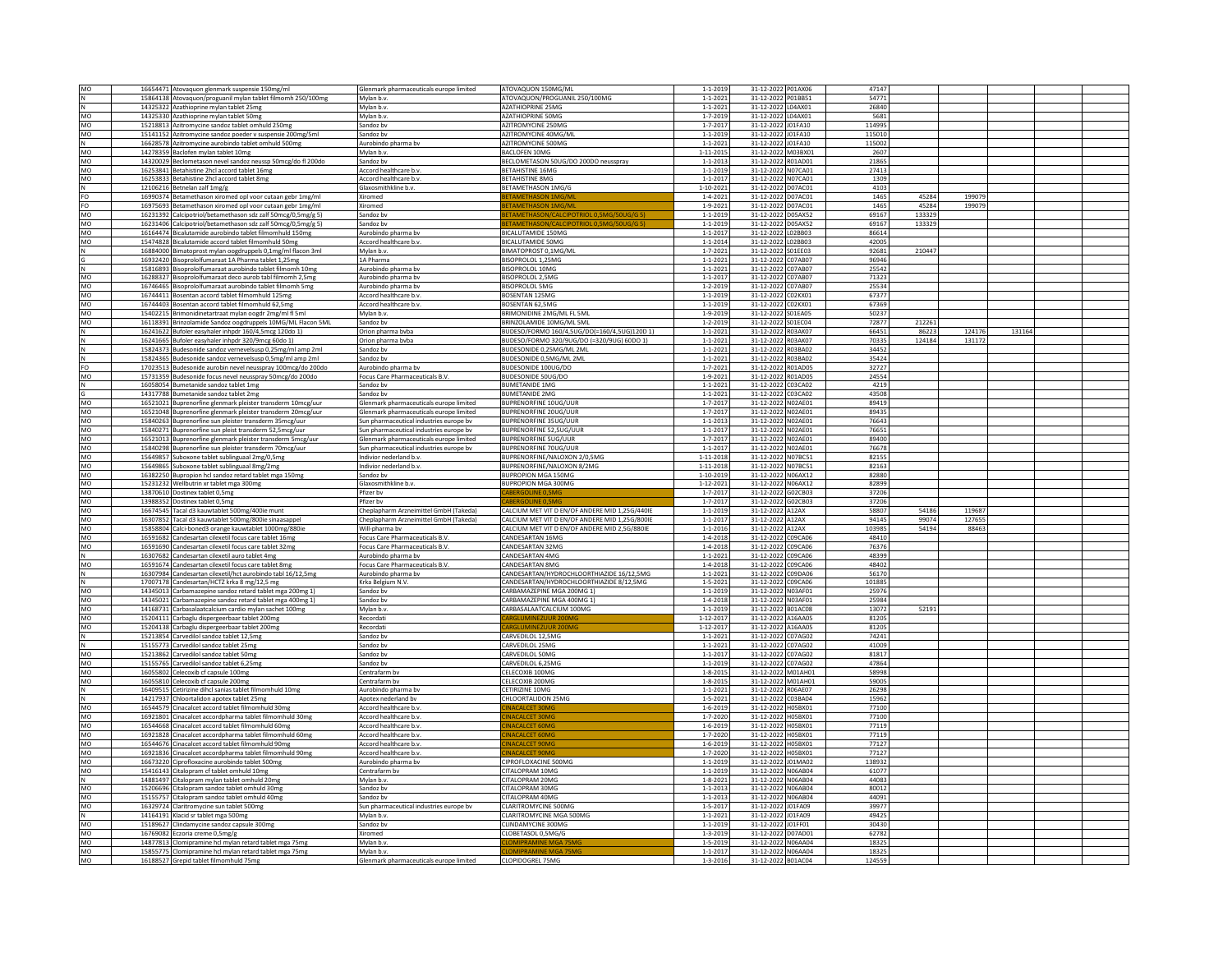|                      | 16666704 Clozapine accord tablet 100mg                                                                      | Accord healthcare b.v                   | CLOZAPINE 100MG                                     | $1 - 1 - 2019$                   | 31-12-2022 N05AH02                       | 25437          |        |  |
|----------------------|-------------------------------------------------------------------------------------------------------------|-----------------------------------------|-----------------------------------------------------|----------------------------------|------------------------------------------|----------------|--------|--|
| MO                   |                                                                                                             |                                         |                                                     |                                  |                                          |                |        |  |
| MO                   | 16333497 Clozapine cf tablet 200mg                                                                          | Centrafarm bv                           | CLOZAPINE 200MG                                     | $1 - 1 - 2019$                   | 31-12-2022 N05AH02                       | 85014          |        |  |
| $\mathbb N$          | 16666682 Clozapine accord tablet 25mg                                                                       | Accord healthcare b.v.                  | CLOZAPINE 25MG                                      | $1 - 1 - 2021$                   | 31-12-2022 N05AH02                       | 25429          |        |  |
| MO                   | 16799658 Codeinefosfaat expharma tablet 10mg                                                                | Prolepha research bv                    | CODEINE 10MG                                        | $1 - 7 - 2019$                   | 31-12-2022 R05DA04                       | 42773          |        |  |
| MO                   | 16799666 Codeinefosfaat expharma tablet 15me                                                                | Prolepha research by                    | CODEINE 15MG                                        | 1-10-2019                        | 31-12-2022 R05DA04                       | 42781          |        |  |
| MO                   | 16799674 Codeinefosfaat expharma tablet 20me                                                                | Prolepha research by                    | CODEINE 20MG                                        | $1 - 7 - 2019$                   | 31-12-2022 R05DA04                       | 42803          |        |  |
| MO                   | 15419886 Colchicine aurobindo tablet 0,5mg                                                                  | Aurobindo pharma by                     | COLCHICINE 0,5MC                                    | $1 - 1 - 2019$                   | 31-12-2022 M04AC01                       | 48828          |        |  |
| MO                   | 17003911 Cholecalciferol 25000ie focus care capsule                                                         | Focus Care Pharmaceuticals B.V.         | COLECALCIFEROL 25.000IE                             | $1 - 6 - 2021$                   | 31-12-2022 A11CC05                       | 140244         |        |  |
|                      |                                                                                                             |                                         |                                                     |                                  |                                          |                |        |  |
| N                    | 16969766 Vitamine D will capsule 50000ie                                                                    | Will-pharma bv                          | COLECALCIFEROL 50.000IE                             | $1 - 4 - 2021$                   | 31-12-2022 A11CC05                       | 140252         |        |  |
| MO                   | 16779827 Darunavir xiromed tablet filmomhuld 600mg                                                          | Xiromed                                 | DARUNAVIR 600MG                                     | $1 - 6 - 2019$                   | 31-12-2022 J05AE10                       | 167371         |        |  |
| MO                   | 16779851 Darunavir xiromed tablet filmomhuld 800mg                                                          | Xiromed                                 | DARUNAVIR 800MG                                     | $1 - 6 - 2019$                   | 31-12-2022 IOSAE10                       | 167398         |        |  |
|                      | 16961781 Desloratadine double-e tablet filmomhuld 5mg                                                       | Prolepha research bv                    | DESLORATADINE 5MG                                   | $1 - 2 - 2021$                   | 31-12-2022 R06AX27                       | 59021          | 85502  |  |
|                      |                                                                                                             |                                         | DESMOPRESSINE 0.2MG                                 | $1 - 1 - 2017$                   | 31-12-2022 H01BA02                       | 27642          |        |  |
| MO                   | 15753409 Desmopressine acetaat mylan tablet 0,2mg                                                           | Mylan h.v.                              |                                                     |                                  |                                          |                |        |  |
|                      | 15527182 Desmopressine mylan neusspray 10mcg/do flacon 60do                                                 | Mylan b.v                               | DESMOPRESSINE 10UG/DO FL 60DO                       | $1 - 1 - 202$                    | 31-12-2022 H01BA02                       | 31399          | 90794  |  |
| N                    | 16935802 Zarelle 75 microgram filmomhulde tabletten                                                         | Qliniq by                               | DESOGESTREL 0.075MG                                 | $1 - 1 - 2021$                   | 31-12-2022 G03AC09                       | 56111          |        |  |
|                      | 14210592 Diazepam apotex tablet 10mg                                                                        | Apotex nederland bv                     | DIAZEPAM 10MG                                       | $1 - 10 - 2021$                  | 31-12-2022 N05BA01                       | 7455           |        |  |
|                      | 13866699 Diclofenac natrium aurobindo tablet msr 50mg                                                       | Aurobindo pharma bv                     | DICLOFENAC 50MG                                     | $1 - 1 - 2021$                   | 31-12-2022 M01AB05                       | 8079           |        |  |
|                      |                                                                                                             |                                         |                                                     |                                  |                                          |                |        |  |
| N                    | 14271338 Diclofenac natrium aurobindo ret tablet mga 75m                                                    | Aurobindo pharma bv                     | DICLOFENAC MGA 75MG                                 | $1 - 1 - 2021$                   | 31-12-2022 M01AB05                       | 34142          |        |  |
| MO                   | 15736253 Diltiazem hcl mylan retard capsule mga 180mg                                                       | Mylan b.v.                              | DILTIAZEM MGA 180MG                                 | $1 - 1 - 2013$                   | 31-12-2022 C08DB01                       | 38148          |        |  |
| MO                   | 15736261 Diltiazem hcl mylan retard capsule mga 200mg                                                       | Mylan b.y                               | DILTIAZEM MGA 200MG                                 | $1 - 1 - 2013$                   | 31-12-2022 C08DB01                       | 40444          |        |  |
| MO                   | 15736288 Diltiazem hcl mylan retard capsule mga 240mg                                                       | Mylan b.v                               | DILTIAZEM MGA 240MG                                 | $1 - 1 - 2012$                   | 31-12-2022 C08DB01                       | 38156          |        |  |
| MO                   | 15736296 Diltiazem hcl mylan retard capsule mga 300mg                                                       | Mylan b.v.                              | DILTIAZEM MGA 300MG                                 | $1 - 1 - 2011$                   | 31-12-2022 C08DB01                       | 40452          |        |  |
| MO                   |                                                                                                             | Accord healthcare b.v.                  | DOMPERIDON 10MG                                     |                                  | 31-12-2022 A03FA03                       | 6297           | 119652 |  |
|                      | 15538206 Domperidon accord tablet 10mg                                                                      |                                         |                                                     | 1-10-2019                        |                                          |                |        |  |
|                      | 15527239 Doxazosine aurobindo retard tablet mva 4mg                                                         | Aurobindo pharma bv                     | DOXAZOSINE MGA 4MG                                  | $1 - 1 - 2021$                   | 31-12-2022 C02CA04                       | 53589          |        |  |
| MO                   | 15732967 Doxazosine mylan retard tablet mva 8mg                                                             | Mylan b.v.                              | DOXAZOSINE MGA 8MG                                  | $1 - 1 - 2013$                   | 31-12-2022 C02CA04                       | 53597          |        |  |
| N                    | 16972848 Doxycycline dispertablet 100mg                                                                     | Ocus Care Pharmaceuticals B.V.          | DOXYCYCLINE 100MG                                   | $1 - 4 - 2021$                   | 31-12-2022 J01AA02                       | 19844          | 68438  |  |
| MO                   | 16189981 Duloxetine pensa capsule msr 30mg                                                                  | Prolepha research by                    | DULOXETINE 30MG                                     | $1 - 1 - 2016$                   | 31-12-2022 N06AX21                       | 79057          |        |  |
|                      |                                                                                                             |                                         |                                                     |                                  |                                          | 79065          |        |  |
| MO                   | 16190009 Duloxetine pensa capsule msr 60mg                                                                  | Prolepha research by                    | DULOXETINE 60MG                                     | $1 - 1 - 2016$                   | 31-12-2022 N06AX21                       |                |        |  |
| MO                   | 16538307 Dutasteride accord capsule 0,5mg                                                                   | Accord healthcare b.v                   | DUTASTERIDE 0.5MG                                   | $1 - 2 - 2018$                   | 31-12-2022 G04CB02                       | 68195          |        |  |
| N                    | 16920511 Dutasteride/tamsulosine hcl capsule 0,5/0,4mg                                                      | Aurobindo pharma bv                     | DUTASTERIDE/TAMSULOSINE 0,5/0,4MG                   | 1-10-2020                        | 31-12-2022 G04CA52                       | 93661          |        |  |
| MO                   | 15950646 Efavirenz mylan tablet filmomhuld 600mg                                                            | Mylan b.v.                              | FAVIRENZ 600MG                                      | $1 - 1 - 2015$                   | 31-12-2022 J05AG03                       | 66834          |        |  |
| MO                   |                                                                                                             | Prolepha research by                    | <b>FI FTRIPTAN 40MG</b>                             | 1-10-2018                        | 31-12-2022 N02CC06                       | 60232          |        |  |
|                      | 16727061 Eletriptan biogaran tablet filmomhuld 40mg                                                         |                                         |                                                     |                                  |                                          |                |        |  |
| MO                   | 16535294 Emtricitabine/tenofovirdis mylan tab omh 200/245mg                                                 | Mylan b.v                               | EMTRICITABINE/TENOFOVIRDISO 200/245MG               | 1-10-2018                        | 31-12-2022 J05AR03                       | 146560         |        |  |
| MO                   | 16602196 Efavirenz/emtric/tenof myl tb filmom 600/200/245me                                                 | Mylan b.y                               | EMTRICITABINE/TENOFOVIRDISOP/EFAVIRENZ 200/245/600M | 1-10-2018                        | 31-12-2022 J05AR06                       | 146544         |        |  |
| MO                   | 15369331 Enalapril maleaat sandoz tablet 10mg                                                               | Sandoz by                               | ENALAPRIL 10MG                                      | $1 - 3 - 2019$                   | 31-12-2022 C09AA02                       | 21083          |        |  |
| N                    | 15145212 Enalapril maleaat sandoz tablet 20mg                                                               | Sandoz bv                               |                                                     | $1 - 3 - 2021$                   | 31-12-2022 C09AA02                       | 21075          |        |  |
| MO                   |                                                                                                             |                                         | <b>JALAPRIL 20MG</b>                                |                                  |                                          |                |        |  |
|                      | 15369358 Enalapril maleaat sandoz tablet 20mg                                                               | Sandoz bv                               |                                                     | $1 - 1 - 2015$                   | 31-12-2022 C09AA02                       | 21075          |        |  |
| $\,$ N               | 16829131 Enalapril maleaat aurobindo tablet 5mg                                                             | Aurobindo pharma bv                     | ENALAPRIL 5MG                                       | $1 - 1 - 2021$                   | 31-12-2022 C09AA02                       | 23698          |        |  |
| MO                   | 15950999 Entacapone unichem tablet filmomhuld 200mg                                                         | Prolepha research bv                    | <b>ENTACAPON 200MG</b>                              | $1 - 1 - 2019$                   | 31-12-2022 N04BX02                       | 52035          |        |  |
| MO                   | 16550862 Entecavir glenmark tablet filmomhuld 0,5mg                                                         | Glenmark pharmaceuticals europe limited | <b>ENTECAVIR 0.5MG</b>                              | $1 - 2 - 2018$                   | 31-12-2022 J05AF10                       | 81388          |        |  |
| MO                   | 16550870 Entecavir glenmark tablet filmomhuld 1mg                                                           | Glenmark pharmaceuticals europe limited | <b>ENTECAVIR 1MG</b>                                | $1 - 2 - 2018$                   | 31-12-2022 J05AF10                       | 81396          |        |  |
| MO                   |                                                                                                             |                                         | EPLERENON 25MG                                      |                                  |                                          |                |        |  |
|                      | 14931567 Inspra tablet 25mg                                                                                 | Mylan b.v                               |                                                     | $1 - 1 - 2019$                   | 31-12-2022 C03DA04                       | 73431          |        |  |
| MO                   | 14931583 Inspra tablet 50mg                                                                                 | Mylan b.v.                              | EPLERENON 50MG                                      | $1 - 1 - 2019$                   | 31-12-2022 C03DA04                       | 73458          |        |  |
| MO                   | 15917703 Veletri infusiepoeder flacon 1,5mg                                                                 | Actelion pharmaceuticals nederland bv   | EPOPROSTENOL 1500UG                                 | $1 - 7 - 2017$                   | 31-12-2022 B01AC09                       | 52809          |        |  |
|                      |                                                                                                             | Actelion pharmaceuticals nederland bv   | POPROSTENOL 500UG                                   |                                  | 31-12-2022 B01AC09                       | 33898          |        |  |
|                      |                                                                                                             |                                         |                                                     |                                  |                                          |                |        |  |
| MO                   | 15917681 Veletri infusiepoeder flacon 0,5mg                                                                 |                                         |                                                     | $1 - 7 - 2017$                   |                                          |                |        |  |
| MO                   | 16037170 Escitalopram aurobindo tablet filmomhuld 15mg                                                      | Aurobindo pharma bv                     | ESCITALOPRAM 15MG                                   | $1 - 1 - 2017$                   | 31-12-2022 N06AB10                       | 85081          |        |  |
| MO                   | 16026624 Escitalopram focus druppels 20mg/ml                                                                | Focus Care Pharmaceuticals B.V.         | ESCITALOPRAM 20MG/ML                                | $1 - 1 - 2019$                   | 31-12-2022 N06AB10                       | 87998          |        |  |
| N                    | 16148436 Escitalopram accord tablet filmomhuld 5mg                                                          | Accord healthcare b.v.                  | SCITALOPRAM 5MG                                     | $1 - 4 - 202$                    | 31-12-2022 N06AB10                       | 97802          |        |  |
| MO                   | 16193407 Esomeprazol aristo capsule msr 20mg                                                                | Prolepha research by                    | ESOMEPRAZOL MSR 20MG                                | $1 - 1 - 2017$                   | 31-12-2022 A02BC05                       | 57851          | 94862  |  |
|                      | 16193415 Esomeprazol aristo capsule msr 40mg                                                                | Prolepha research by                    |                                                     | $1 - 1 - 2017$                   |                                          |                |        |  |
| MO                   |                                                                                                             |                                         | ESOMEPRAZOL MSR 40MG                                |                                  | 31-12-2022 A02BC05                       | 57878          | 94870  |  |
| N <sub>1</sub>       | 13652281 Zumenon tablet 2mg                                                                                 | Mylan b.v                               | ESTRADIOL 2MG                                       | $1 - 1 - 2021$                   | 31-12-2022 G03CA03                       | 6971           | 30325  |  |
| MO                   | 15195465 Estradiol sandoz pleister transderm 50mcg/24uur                                                    | Sandoz bv                               | STRADIOL 50UG/24UUR                                 | $1 - 1 - 2015$                   | 31-12-2022 G03CA03                       | 26964          | 39462  |  |
| N                    | 16739167 Ornibel ring vaginaal                                                                              | Xiromed                                 | ETHINYLESTRA/ETONO 15/120MCG/24U (3.5/11.0MG)       | $1 - 1 - 2021$                   | 31-12-2022 G02BB01                       | 72885          | 148113 |  |
| MO                   | 16306317 Ethinylestradiol/desogestr myl tablet 0,02/0,15mg                                                  | Mylan b.y                               | ETHINYLESTRADIOL/DESOGESTREL 20/150UG               | $1 - 8 - 2017$                   | 31-12-2022 G03AA09                       | 30414          |        |  |
| MO                   | 16414640 Ethinylestradiol/desogestr foc tb omh 0,03/0,15mg                                                  | Focus Care Pharmaceuticals B.V.         | THINYLESTRADIOL/DESOGESTREL 30/150UG                | $1 - 1 - 2019$                   | 31-12-2022 G03AA09                       | 16292          |        |  |
|                      |                                                                                                             | Xiromed                                 | ETHINYLESTRADIOL/DROSPIRENON 20UG/3MG               |                                  |                                          | 105694         |        |  |
| MO                   | 16746600 Drospirenon/ethinylestr 24+4 xiromed tab omh 3/0,02m                                               |                                         |                                                     | $1 - 1 - 2019$                   | 31-12-2022 G03AA12                       |                |        |  |
| MO                   | 16592514 Drospirenon/ethinylestradiol aur tabl omh 3/0,03mg                                                 | Aurobindo pharma by                     | THINYLESTRADIOL/DROSPIRENON 30UG/3MG                | $1 - 4 - 2018$                   | 31-12-2022 G03AA12                       | 56774          |        |  |
| N                    | 16592530 Gestodeen/ethinylestradiol act tabl 0,075/0,03mg                                                   | Aurobindo pharma bv                     | ETHINYLESTRADIOL/GESTODEEN 30/75UG                  | $1 - 1 - 2021$                   | 31-12-2022 G03AA10                       | 83259          |        |  |
| MO                   | 16405056 Ethinylestradiol/levonorg focus tab omh 0,02/0,1mg                                                 | Focus Care Pharmaceuticals B.V.         | THINYLESTRADIOL/LEVONORGESTREL 20/100UG             | $1 - 5 - 2018$                   | 31-12-2022<br>G03AA07                    | 83364          |        |  |
| MO                   |                                                                                                             | Focus Care Pharmaceuticals B.V.         | ETHINYLESTRADIOL/LEVONORGESTREL 30/150UG            | $1 - 8 - 2019$                   | 31-12-2022 G03AA07                       | 83348          |        |  |
|                      | 16785983 Levonorgestrel/ethinylestr foc tab omh 0,15/0,03mg                                                 | Mylan b.v.                              |                                                     | $1 - 1 - 202$                    | 31-12-2022 M01AH05                       | 85766          |        |  |
|                      | 16530985 Etoricoxib mylan tablet filmomhuld 30mg                                                            |                                         | ETORICOXIB 30MG                                     |                                  |                                          |                |        |  |
|                      | 16529960 Etoricoxib glenmark tablet filmomhuld 60mg                                                         | Glenmark pharmaceuticals europe limited | TORICOXIB 60MG                                      | $1 - 1 - 2021$                   | 31-12-2022 M01AH05                       | 66745          |        |  |
| MO                   | 16529979 Etoricoxib glenmark tablet filmomhuld 90mg                                                         | Glenmark pharmaceuticals europe limited | <b>ETORICOXIB 90MG</b>                              | $1 - 2 - 2018$                   | 31-12-2022 M01AH05                       | 66753          |        |  |
| N                    | 15697363 Exemestaan accord tablet filmomhuld 25mg                                                           | Accord healthcare b.v.                  | EXEMESTAAN 25MG                                     | $1 - 1 - 2021$                   | 31-12-2022 L02BG06                       | 54917          |        |  |
| MO                   | 16791851 Ezetimibe/simvastatine sun tablet 10/20mg                                                          | Sun pharmaceutical industries europe bv | EZETIMIB/SIMVASTATINE 10/20MG                       | $1 - 6 - 2019$                   | 31-12-2022 C10BA02                       | 77038          |        |  |
| MO                   | 16791878 Ezetimibe/simvastatine sun tablet 10/40mg                                                          | Sun pharmaceutical industries europe by | EZETIMIB/SIMVASTATINE 10/40MG                       | $1 - 6 - 2019$                   | 31-12-2022 C10BA02                       | 77046          |        |  |
|                      |                                                                                                             | Glenmark pharmaceuticals europe limited | EZETIMIBE 10MG                                      | $1 - 7 - 2018$                   |                                          | 70645          |        |  |
| MO                   | 16644840 Ezetimibe glenmark tablet 10mg                                                                     |                                         |                                                     |                                  | 31-12-2022 C10AX09                       |                |        |  |
| MO                   | 16810368 Febuxostat Xiromed Tablet Filmomhuld 120Mg                                                         | Xiromed                                 | FEBUXOSTAT 120MG                                    | $1 - 2 - 2020$                   | 31-12-2022 M04AA03                       | 101796         |        |  |
| MO                   | 16810341 Febuxostat Xiromed Tablet Filmomhuld 80Mg                                                          | Xiromed                                 | FEBUXOSTAT 80MG                                     | $1 - 2 - 2020$                   | 31-12-2022 M04AA03                       | 101788         |        |  |
| MO                   | 15811778 Felodipine aurobindo retard tablet mga 10mg                                                        | Aurobindo pharma bv                     | FELODIPINE MGA 10MG                                 | $1 - 1 - 2013$                   | 31-12-2022 C08CA02                       | 30937          |        |  |
| MO                   | 16012437 Felodipine sandoz retard tablet mva 5mg                                                            | Sandoz bv                               | FELODIPINE MGA 5MG                                  | 1-10-2014                        | 31-12-2022 C08CA02                       | 30929          |        |  |
| $\hbox{N}$           | 15704580 Abstral tablet sublinguaal 100mcg                                                                  | Kyowa Kirin pharma by                   | NTANYI 100                                          | $1 - 9 - 2021$                   | 31-12-2022 N02AB03                       | 98175          |        |  |
|                      |                                                                                                             |                                         |                                                     |                                  |                                          |                |        |  |
| $\hbox{N}$           | 15704599 Abstral tablet sublinguaal 100mcg                                                                  | Kyowa Kirin pharma by                   |                                                     | 1-9-2021                         | 31-12-2022 N02AB03                       | 98175          |        |  |
| MO                   | 16746422 Fentanyl matrix aurobindo pleister 100mcg/uur                                                      | Aurobindo pharma bv                     | <b>FENTANYL 100UG/UUR</b>                           | $1 - 1 - 2019$                   | 31-12-2022 N02AB03                       | 75558          | 97187  |  |
|                      | 16946723 Fentanyl 1A Pharma Matrixpleister 12 µg/uur                                                        | 1A Pharma                               | FENTANYL 12UG/UUR                                   | $1 - 5 - 2021$                   | 31-12-2022 N02AB03                       | 86770          | 76627  |  |
|                      | 15704602 Abstral tablet sublinguaal 200mcg                                                                  | Kyowa Kirin pharma bv                   |                                                     | 1-9-2021                         | 31-12-2022 N02AB03                       | 98183          |        |  |
| N                    | 15704610 Abstral tablet sublinguaal 200mcg                                                                  | (yowa Kirin pharma by                   | <b>IVIANTI</b>                                      | $1 - 9 - 2021$                   | 31-12-2022 N02AB03                       | 98183          |        |  |
| MO                   | 16746392 Fentanyl matrix aurobindo pleister 25mcg/uur                                                       | Aurobindo pharma bv                     | FENTANYL 25UG/UUR                                   | $1 - 1 - 2019$                   | 31-12-2022 NO2AB03                       | 75582          | 97152  |  |
|                      |                                                                                                             |                                         |                                                     |                                  |                                          |                |        |  |
| N                    | 15704629 Abstral tablet sublinguaal 300mcg                                                                  | Kyowa Kirin pharma bv                   | FENTANYL 300UG                                      | 1-9-2021                         | 31-12-2022 N02AB03                       | 98191          |        |  |
| N                    | 15704637 Abstral tablet sublinguaal 400mcg                                                                  | Kyowa Kirin pharma by                   | ENTANYL 400UG                                       | 1-9-2021                         | 31-12-2022 N02AB03                       | 98205          |        |  |
| MO                   | 16746406 Fentanyl matrix aurobindo pleister 50mcg/uur                                                       | Aurobindo pharma bv                     | FENTANYL 50UG/UUR                                   | $1 - 1 - 2019$                   | 31-12-2022 N02AB03                       | 75574          | 97160  |  |
|                      | 15704645 Abstral tablet sublinguaal 600mcg                                                                  | Kyowa Kirin pharma bv                   | FENTANYL 600UG                                      | 1-9-2021                         | 31-12-2022 N02AB03                       | 98221          |        |  |
| MO                   | 16746414 Fentanyl matrix aurobindo pleister 75mcg/uur                                                       | Aurobindo pharma by                     | ENTANYL 75UG/UUR                                    | $1 - 1 - 2019$                   | 31-12-2022 N02AB03                       | 75566          | 97179  |  |
|                      |                                                                                                             |                                         |                                                     |                                  |                                          |                |        |  |
| $\hbox{N}$           | 15704653 Abstral tablet sublinguaal 800mcg                                                                  | Kyowa Kirin pharma by                   | FENTANYL 800UG                                      | $1 - 9 - 202$                    | 31-12-2022 N02AB03                       | 98213          |        |  |
| MO                   | 14880083 Ferrofumaraat cf tablet 200mg                                                                      | Centrafarm bv                           | FERROFUMARAAT 200MG                                 | $1 - 1 - 2017$                   | 31-12-2022 B03AA02                       | 42293          |        |  |
| N <sub>1</sub><br>MO | 15337065 Fexofenadine hcl mylan tablet omhuld 180mg<br>16117964 Finasteride aurobindo tablet filmomhuld 5mg | Mylan h.v.<br>Aurobindo pharma bv       | FEXOFENADINE 180MG<br><b>FINASTERIDE 5MG</b>        | $1 - 1 - 2021$<br>$1 - 1 - 2015$ | 31-12-2022 R06AX26<br>31-12-2022 G04CB01 | 48747<br>34975 |        |  |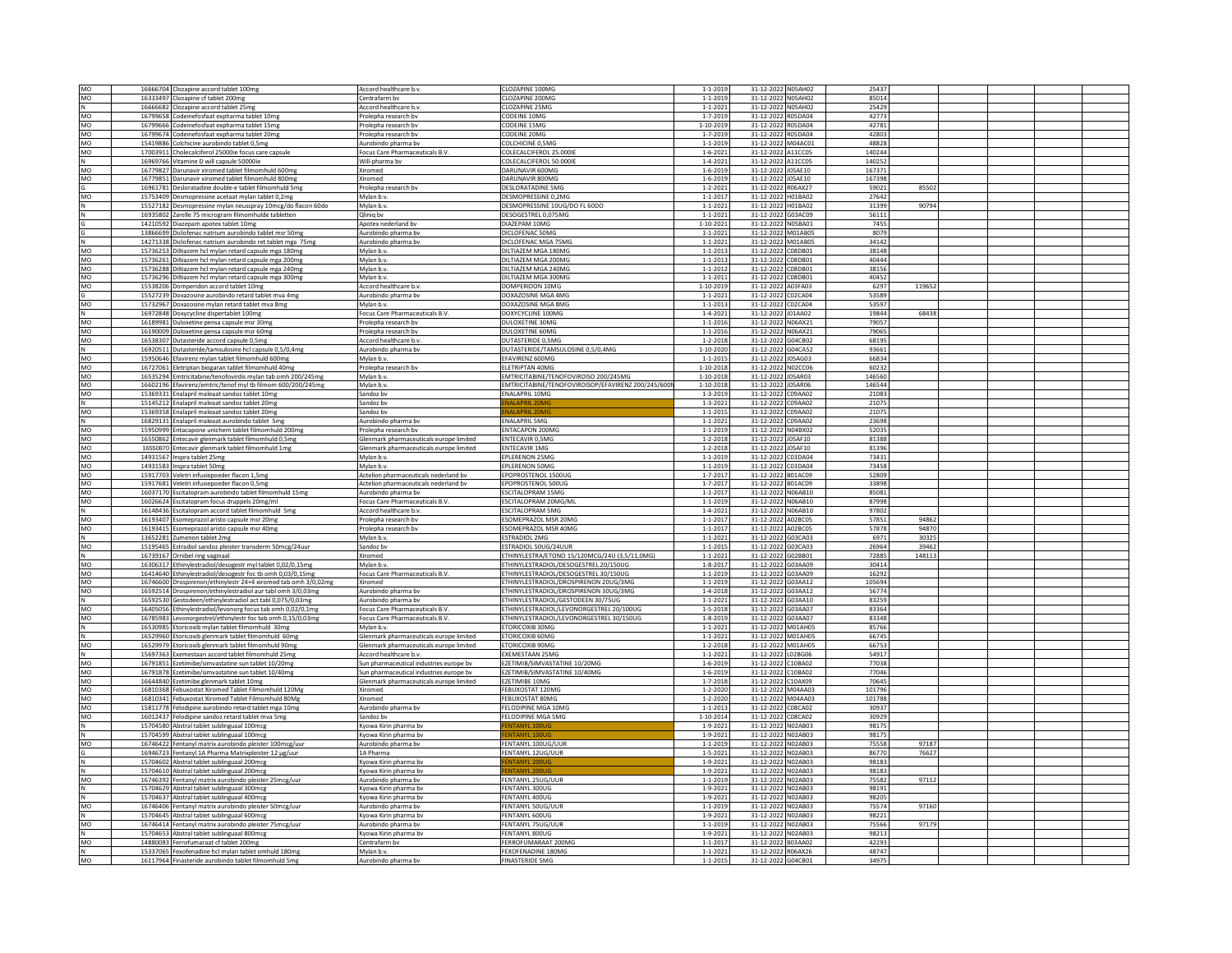|           | 16237773 Flecainideacetaat aurobindo tablet 100mg                                      | Aurobindo pharma by                     | FLECAINIDE 100MG                          | $1 - 1 - 2021$  | 31-12-2022 C01BC04  | 19712          |        |        |       |  |
|-----------|----------------------------------------------------------------------------------------|-----------------------------------------|-------------------------------------------|-----------------|---------------------|----------------|--------|--------|-------|--|
| N<br>MO   |                                                                                        |                                         |                                           |                 |                     |                |        |        |       |  |
|           | 16237765 Flecainideacetaat aurobindo tablet 50mg                                       | Aurobindo pharma bv                     | FLECAINIDE 50MG                           | $1 - 1 - 2017$  | 31-12-2022 C01BC04  | 38253          |        |        |       |  |
| MO        | 15993361 Flecainideacetaat cf retard capsule mva 100mg                                 | Centrafarm bv                           | FLECAINIDE MGA 100MG                      | $1 - 1 - 2017$  | 31-12-2022 C01BC04  | 67237          |        |        |       |  |
| MO        | 15993388 Flecainideacetaat cf retard capsule mva 150mg                                 | Centrafarm bv                           | FLECAINIDE MGA 150MG                      | $1 - 1 - 2019$  | 31-12-2022 C01BC04  | 67245          |        |        |       |  |
| MO        | 15993396 Flecainideacetaat cf retard capsule mva 200mg                                 | Centrafarm by                           | <b>FLECAINIDE MGA 200MG</b>               | $1 - 1 - 2019$  | 31-12-2022 C01BC04  | 67253          |        |        |       |  |
|           |                                                                                        |                                         |                                           |                 |                     |                |        |        |       |  |
| MO        | 15993353 Flecainideacetaat cf retard capsule mva 50mg                                  | Centrafarm by                           | FLECAINIDE MGA 50MG                       | $1 - 1 - 2019$  | 31-12-2022 C01BC04  | 70661          |        |        |       |  |
| MO        | 15933601 Flucloxacilline mylan capsule 500mg                                           | Mylan b.v.                              | LUCLOXACILLINE 500M                       | $1 - 1 - 2015$  | 31-12-2022 J01CF05  | 5274           |        |        |       |  |
| MO        | 16289374 Fluconazol aurobindo capsule 150mg                                            | Aurobindo pharma by                     | FLUCONAZOL 150MG                          | $1 - 1 - 2017$  | 31-12-2022 J02AC01  | 30384          |        |        |       |  |
| MO        | 14744295 Fluoxetine cf disp tablet 20mg                                                | Centrafarm bv                           | <b>FLUOXETINE 20MG</b>                    | $1 - 1 - 2017$  | 31-12-2022 N06AB03  | 68039          |        |        |       |  |
|           | 16551621 Fluoxetine aurobindo capsule 20me                                             | Aurobindo pharma by                     | FLUOXETINE CAPSULE 20MG                   | $1 - 1 - 2022$  | 31-12-2022 N06AB03  | 28444          |        |        |       |  |
| MO        | 16382307 Cortifil creme 0,5mg/g                                                        | Qlinig by                               | FLUTICASON 0.5MG/G                        | $1 - 1 - 2019$  | 31-12-2022 D07AC17  | 38628          |        |        |       |  |
|           |                                                                                        |                                         |                                           |                 |                     |                |        |        |       |  |
| MO        | 16311108 Fluticasonpropionaat vinc aer 125mcg/do 120do+inh 3)                          | Focus Care Pharmaceuticals B.V.         | FLUTICASON AEROSOL 125UG 3)               | 1-9-2017        | 31-12-2022 R03BA05  | 39063          |        |        |       |  |
| <b>MO</b> | 16311116 Fluticasonpropionaat vinc aer 250mcg/do 120do+inh 3)                          | Focus Care Pharmaceuticals B.V.         | <b>FLUTICASON AFROSOL 250UG 3)</b>        | 1-9-2017        | 31-12-2022 R03BA05  | 39071          |        |        |       |  |
| MO        | 15731758 Fluticasonpropionaat fc neusspr 50mcg/do fl 150do                             | Focus Care Pharmaceuticals B.V.         | FLUTICASON-PROPIONAAT 50UG/DO 150DO       | $1 - 1 - 2015$  | 31-12-2022 R01AD08  | 67202          | 36226  |        |       |  |
| MO        | 15448045 Fluvastatine aurobindo sr tablet mva 80mg                                     | Aurobindo pharma bv                     | FLUVASTATINE MGA 80MG                     | $1 - 1 - 2019$  | 31-12-2022 C10AA04  | 59161          |        |        |       |  |
| MO        | 14850893 Fluvoxamine maleaat mylan tablet 100mg                                        | Mylan b.v                               | FLUVOXAMINE 100MG                         | $1 - 1 - 2017$  | 31-12-2022 N06AB08  | 42021          |        |        |       |  |
|           | 14850885 Fluvoxamine maleaat mylan tablet 50mg                                         | Mylan b.v.                              | FLUVOXAMINE 50MG                          | $1 - 1 - 2021$  | 31-12-2022 N06AB08  | 42013          |        |        |       |  |
|           |                                                                                        |                                         |                                           |                 |                     |                |        |        |       |  |
| N         | 16607376 Foliumzuur aurobindo tablet 5mg                                               | Aurobindo pharma bv                     | <b>FOLIUMZUUR 5MG</b>                     | $1 - 1 - 2021$  | 31-12-2022 B03BB01  | 44148          |        |        |       |  |
|           | 16932528 Fosfomycine 1a pharma 3000 mg                                                 | 1A Pharma                               | <b>FOSFOMYCINE 3G</b>                     | $1 - 1 - 2021$  | 31-12-2022 J01XX01  | 30724          | 197157 |        |       |  |
| N         | 16288904 Fosinoprilnatrium aurobindo tablet 10mg                                       | Aurobindo pharma by                     | FOSINOPRIL 10MG                           | $1 - 2 - 2021$  | 31-12-2022 C09AA09  | 39551          |        |        |       |  |
|           | 16307690 Fosinoprilnatrium aurobindo tablet 10mg                                       | Aurobindo pharma bv                     | FOSINOPRIL 10MG                           | $1 - 2 - 2021$  | 31-12-2022 C09AA09  | 39551          |        |        |       |  |
| N         | 16307704 Fosinoprilnatrium aurobindo tablet 20mg                                       | Aurobindo pharma by                     | <b>FOSINOPRIL 20MG</b>                    | $1 - 2 - 2021$  | 31-12-2022 C09AA09  | 39578          |        |        |       |  |
| MO        |                                                                                        |                                         | FROVATRIPTAN 2,5MG                        |                 |                     | 70688          |        |        |       |  |
|           | 16759974 Frovatriptan prolepha tablet filmomhuld 2,5mg                                 | Prolepha research bv                    |                                           | 1-10-2019       | 31-12-2022 N02CC07  |                |        |        |       |  |
|           | 16953177 Fulvestrant xiromed inivist 50mg/ml wwsp 5ml                                  | Xiromed                                 | FULVESTRANT 250MG=5ML (50MG/ML)           | $1 - 4 - 2021$  | 31-12-2022 L02BA03  | 74934          |        |        |       |  |
| MO        | 14695189 Furosemide cf tablet 20mg                                                     | Centrafarm by                           | <b>FUROSEMIDE 20MG</b>                    | $1 - 7 - 2010$  | 31-12-2022 C03CA01  | 3387           |        |        |       |  |
|           | 15192202 Furosemide sandoz tablet 40mg                                                 | Sandoz bv                               | FUROSEMIDE 40MG                           | $1 - 1 - 2021$  | 31-12-2022 C03CA01  | 5967           |        |        |       |  |
| <b>MO</b> | 15808505 Fusidinezuur focus creme 20mg/g                                               | Focus Care Pharmaceuticals B.V.         | <b>FUSIDINEZUUR 20MG/G</b>                | $1 - 2 - 2017$  | 31-12-2022 D06AX01  | 16705          |        |        |       |  |
| MO        | 16061535 Gabapentine aurobindo capsule 100mg                                           | Aurobindo pharma bv                     | GABAPENTINE 100MG                         | $1 - 1 - 201$   | 31-12-2022 N03AX12  | 52817          |        |        |       |  |
|           |                                                                                        |                                         | GABAPENTINE 300MG                         |                 | 31-12-2022 N03AX12  |                |        |        |       |  |
| MO        | 16061543 Gabapentine aurobindo capsule 300mg                                           | Aurobindo pharma bv                     |                                           | $1 - 1 - 2015$  |                     | 52825          |        |        |       |  |
| MO        | 15703991 Gabapentine aurobindo capsule 400mg                                           | Aurobindo pharma bv                     | GABAPENTINE 400MG                         | $1 - 1 - 2015$  | 31-12-2022 N03AX12  | 52833          |        |        |       |  |
|           | 15817253 Gabapentine aurobindo tablet filmomhuld 600mg                                 | Aurobindo pharma bv                     | GABAPENTINE 600MG                         | $1 - 1 - 2021$  | 31-12-2022 N03AX12  | 57541          |        |        |       |  |
| MO        | 15923134 Galantamine cf retard capsule mva 24mg                                        | Centrafarm bv                           | <b>GALANTAMINE MGA 24MG</b>               | $1 - 1 - 2015$  | 31-12-2022 N06DA04  | 76783          |        |        |       |  |
| MO        | 14957094 Gemfibrozil aurobindo tablet 600mg                                            | Aurobindo pharma bv                     | MFIBROZIL 600                             | $1 - 1 - 2019$  | 31-12-2022 C10AB04  | 31062          |        |        |       |  |
| G         | 14579197 Gemfibrozil apotex tablet 600mg                                               | Apotex nederland bv                     | <b>EMFIBROZIL 600M</b>                    | $1 - 6 - 2021$  | 31-12-2022 C10AB04  | 31062          |        |        |       |  |
|           |                                                                                        |                                         |                                           |                 |                     |                |        |        |       |  |
| MO        | 16318587 Glatirameeracetaat mylan injvlst 20mg/ml wwsp 1ml                             | Mylan b.v.                              | GLATIRAMEER 20MG/ML                       | $1 - 2 - 2018$  | 31-12-2022 L03AX13  | 74284          |        |        |       |  |
| MO        | 16595335 Glatirameeracetaat mylan injvlst 40mg/ml wwsp 1ml                             | Mylan b.y                               | <b>GLATIRAMEER 40MG/ML</b>                | $1 - 2 - 2018$  | 31-12-2022 L03AX13  | 124346         |        |        |       |  |
|           | 15356639 Gliclazide mylan retard tablet mga 30mg                                       | Mylan b.v                               | GLICLAZIDE MGA 30MG                       | $1 - 1 - 2021$  | 31-12-2022 A10BB09  | 61530          |        |        |       |  |
|           | 15855716 Gliclazide mylan retard tablet mga 80mg                                       | Mylan b.v                               | GLICLAZIDE MGA 80MG                       | $1 - 1 - 2021$  | 31-12-2022 A10BB09  | 2992           |        |        |       |  |
| MO        | 16731085 Glimepiride aurobindo tablet 1mg                                              | Aurobindo pharma bv                     | <b>GLIMEPIRIDE 1MG</b>                    | $1 - 2 - 2019$  | 31-12-2022 A10BB12  | 44423          |        |        |       |  |
| N         | 16731107 Glimepiride aurobindo tablet 3mg                                              | Aurobindo pharma bv                     | <b>GLIMEPIRIDE 3MG</b>                    | $1 - 4 - 2021$  | 31-12-2022 A10BB12  | 44458          |        |        |       |  |
| <b>MO</b> |                                                                                        |                                         | GLIMEPIRIDE 4MG                           | $1 - 3 - 2019$  | 31-12-2022 A10BB12  | 44466          |        |        |       |  |
|           | 16370252 Glimepiride aurobindo tablet 4mg                                              | Aurobindo pharma bv                     |                                           |                 |                     |                |        |        |       |  |
| MO        | 15838579 Hydrochloorthiazide mylan tablet 12,5mg                                       | Mylan b.v                               | HYDROCHLOORTHIAZIDE 12,5MG                | $1 - 1 - 2013$  | 31-12-2022 C03AA03  | 76333          |        |        |       |  |
| MO        | 15838595 Hydrochloorthiazide mylan tablet 25mg                                         | Mylan b.v.                              | HYDROCHLOORTHIAZIDE 25MG                  | $1 - 1 - 2015$  | 31-12-2022 C03AA03  | 965            |        |        |       |  |
| MO        | 15695883 Hydrochloorthiazide sandoz tablet 50mg                                        | Sandoz bv                               | HYDROCHLOORTHIAZIDE 50MG                  | $1 - 1 - 2019$  | 31-12-2022 C03AA03  | 14745          |        |        |       |  |
| MO        | 14159589 Miconazolnitraat/hydroc rp hydrof creme 20/10mg/                              | Pharmachemie bv                         | HYDROCORTISON/MICONAZOL 10/20MG/G         | $1 - 1 - 2012$  | 31-12-2022 D01AC20  | 3573           |        |        |       |  |
| MO        | 14060566 Hydroxocobalamine hcl cf injvlst 500mcg/ml amp 2ml                            | Centrafarm bv                           | HYDROXOCOBALAMINE 500UG/ML 2ML            | $1 - 1 - 2013$  | 31-12-2022 B03BA03  | 5665           |        |        |       |  |
|           | 16878337 Natriumoxybaat accord drank 500mg/ml                                          | Accord healthcare b.v.                  | HYDROXYBOTERZUUR 500MG/ML                 | $1 - 4 - 2021$  | 31-12-2022 N07XX04  | 81469          |        |        |       |  |
|           |                                                                                        |                                         |                                           |                 |                     |                |        |        |       |  |
| MO        | 16281098 Plaquenil tablet omhuld 200mg                                                 | Sanofi-aventis netherlands b.v.         | HYDROXYCHLOROQUINE 200MG                  | 1-11-2017       | 31-12-2022 P01BA02  | 51             |        |        |       |  |
|           | 16773934 Ibuprofen aurobindo tablet filmomhuld 600mg                                   | Aurobindo pharma bv                     | <b>IBUPROFEN 600MG</b>                    | 1-10-2021       | 31-12-2022 M01AE01  | 17469          | 31321  |        |       |  |
| N         | 17050014 Insuline aspart sanofi injvlst 100e/ml flacon 10mg                            | Sanofi-aventis netherlands b.v          | INSULINE ASPART 100E/ML 10ML 2)           | 1-10-2021       | 31-12-2022 A10AB05  | 53880          |        |        |       |  |
|           | 16949196 Insuline aspart sanofi penfill injvlst 100e/ml patroon 3ml 2)                 | Sanofi-aventis netherlands b.v          | INSULINE ASPART 100E/ML 3ML 2)            | $1 - 1 - 2021$  | 31-12-2022 A10AB05  | 53902          |        |        |       |  |
|           | 16949226 Insuline aspart sanofi solostar injvlst 100e/ml pen 3ml 2)                    | Sanofi-aventis netherlands b.v          | INSULINE ASPART 300E=3ML (100E/ML) 2)     | $1 - 1 - 2021$  | 31-12-2022 A10AB05  | 121355         |        |        |       |  |
| MO        | 16231635 Abasaglar injvlst 100e/ml pen 3ml 2)                                          | Eli lilly                               | INSULINE GLARGINE 100E/ML 2)              | $1 - 9 - 2016$  | 31-12-2022 A10AE04  | 121312         |        |        |       |  |
|           | 14815982 Insulatard penfill inj 100ie/ml patr 3ml 2)                                   | Novo nordisk bv                         | INSULINE ISOFAAN 100IE/ML 3ML 2)          | $1 - 1 - 2021$  | 31-12-2022 A10AC01  | 34851          |        |        |       |  |
|           |                                                                                        |                                         |                                           |                 |                     |                |        |        |       |  |
| N         | 14816024 Insulatard flexpen inj 100ie/ml pen 3ml 2)                                    | Novo nordisk by                         | INSULINE ISOFAAN 300IE=3ML (100IE/ML) 2)  | $1 - 1 - 2021$  | 31-12-2022 A10AC01  | 105716         |        |        |       |  |
|           | 16897536 Insuline lispro sanofi injvlst 100e/ml flacon 10ml 2                          | Sanofi-aventis netherlands b.v          | INSULINE LISPRO 100E/ML 10ML 2)           | $1 - 1 - 2021$  | 31-12-2022 A10AB04  | 65838          |        |        |       |  |
| N         | 16897501 Insuline lispro sanof solostar inj 100e/ml pen 3ml 2)                         | Sanofi-aventis netherlands b.y          | INSULINE LISPRO 100E/ML 300E=3ML 2)       | $1 - 1 - 2021$  | 31-12-2022 A10AB04  | 121363         |        |        |       |  |
| N         | 16897528 Insuline lispro sanofi injvlst 100e/ml patroon 3ml 2)                         | Sanofi-aventis netherlands b.v.         | INSULINE LISPRO 100E/ML 3ML 2)            | $1 - 1 - 2021$  | 31-12-2022 A10AB04  | 65846          |        |        |       |  |
| MO        | 16767705 Ipratropiumbromide vinc aer 20mcg/do spb 200do+inh 3)                         | <b>Focus Care Pharmaceuticals B.V</b>   | IPRATROPIUM 20UG/DO 3)                    | $1 - 4 - 2019$  | 31-12-2022 R03BB01  | 73377          |        |        |       |  |
| N         |                                                                                        | Xiromed                                 | IRBESARTAN 150MG                          | $1 - 1 - 2021$  |                     |                |        |        |       |  |
|           | 16861973 Irbesartan xiromed tablet 150mg<br>16869958   Irbesartan xiromed tablet 300mg |                                         |                                           |                 |                     |                |        |        |       |  |
|           |                                                                                        |                                         |                                           |                 | 31-12-2022 C09CA04  | 48798          |        |        |       |  |
|           |                                                                                        | Xiromed                                 | IRBESARTAN 300MG                          | $1 - 1 - 2021$  | 31-12-2022 C09CA04  | 48801          |        |        |       |  |
|           | 16967488 Irbesartan sun tablet filmomhuld 75mg                                         | Sun pharmaceutical industries europe bv | <b>IRRESARTAN 75MG</b>                    | $1 - 1 - 2021$  | 31-12-2022 C09CA04  | 92606          |        |        |       |  |
| MO        | 16741129 Irbesartan/hct xiromed tablet 150/12,5mg                                      | Xiromed                                 | IRBESARTAN/HYDROCHLOORTHIAZIDE 150/12,5MG | $1 - 1 - 2019$  | 31-12-2022 C09DA04  | 52566          |        |        |       |  |
| N         | 16311396 Irbesartan/hct focus tablet 300/12.5mg                                        | Focus Care Pharmaceuticals B.V.         | IRBESARTAN/HYDROCHLOORTHIAZIDE 300/12.5MG | $1 - 1 - 2021$  | 31-12-2022 C09DA04  | 52574          |        |        |       |  |
|           | 16311418 Irbesartan/hct focus tablet 300/25mg                                          | Focus Care Pharmaceuticals B.V          |                                           |                 |                     |                |        |        |       |  |
| N         |                                                                                        |                                         | IRBESARTAN/HYDROCHLOORTHIAZIDE 300/25MG   | $1 - 1 - 2021$  | 31-12-2022 C09DA04  | 81639          |        |        |       |  |
| MO        | 16768124 Isosorbidemononitraat prh retard tablet mga 30mg                              | Focus Care Pharmaceuticals B.V          | ISOSORBIDEMONONITRAAT MGA 30MG            | $1 - 4 - 2019$  | 31-12-2022 C01DA14  | 42188          |        |        |       |  |
| MO        | 15855724 Isosorbidemononitraat mylan retard tablet mga 60mg                            | Mylan b.v.                              | ISOSORBIDEMONONITRAAT MGA 60MG            | $1 - 12 - 2017$ | 31-12-2022 C01DA14  | 27030          |        |        |       |  |
| MO        | 16751655 Isotretinoine sun capsule 10mg                                                | Sun pharmaceutical industries europe bv | <b>ISOTRETINOINE 10MG</b>                 | $1 - 1 - 2019$  | 31-12-2022 D10BA01  | 69493          |        |        |       |  |
| MO        | 16751663 Isotretinoine sun capsule 20mg                                                | Sun pharmaceutical industries europe bv | ISOTRETINOINE 20MG                        | $1 - 1 - 2019$  | 31-12-2022 D10BA01  | 69507          |        |        |       |  |
| MO        | 16594800 Itraconazol aurobindo capsule 100mg                                           | Aurobindo pharma bv                     | <b>ITRACONAZOL 100mg</b>                  | $1 - 1 - 2019$  | 31-12-2022 J02AC02  | 32336          |        |        |       |  |
|           |                                                                                        | Glenmark pharmaceuticals europe limited | <b>ARRADINE 5</b>                         | $1 - 1 - 2021$  | 31-12-2022 C01EB17  | 198161         |        |        |       |  |
|           | 16644867 Ivabradine glenmark tablet filmomhuld 5mg                                     | Xiromed                                 | <b>ABRADINE 5MG</b>                       |                 |                     | 198161         |        |        |       |  |
|           | 16829921 Ivabradine xiromed tablet filmomhuld 5mg                                      |                                         | <b>ABRADINE 7.5M</b>                      | $1 - 2 - 2022$  | 31-3-2022 C01EB17   | 198188         |        |        |       |  |
| MO        | 16644875 Ivabradine glenmark tablet filmomhuld 7,5mg                                   | Glenmark pharmaceuticals europe limited |                                           | 1-9-2018        | 31-12-2022 CO1EB17  |                |        |        |       |  |
|           | 16644328 Ivabradine aurobindo tablet filmomhuld 7,5mg                                  | Aurobindo pharma bv                     | <b>ABRADINE 7.5M</b>                      | $1 - 2 - 2022$  | 31-3-2022 C01EB17   | 198188         |        |        |       |  |
| MO        | 15624803 Lactulosestroop fresenius 670mg/ml                                            | Fresenius kabi nederland bv             | LACTULOSE STROOP 670MG/ML (500MG/G)       | $1 - 1 - 2011$  | 31-12-2022 A06AD11  | 892            | 42404  | 120162 |       |  |
| <b>MO</b> | 15051900 Lamotrigine mylan dispers tablet 100mg                                        | Mylan b.v.                              | <b>AMOTRIGINE 100MG</b>                   | $1 - 1 - 2012$  | 31-12-2022 N03AX09  | 76163          | 125148 |        |       |  |
| N         | 16237846 Lamotrigine aurobindo dispergeerbaar tablet 200mg                             | Aurobindo pharma bv                     | LAMOTRIGINE 200MG                         | $1 - 1 - 2021$  | 31-12-2022 N03AX09  | 76198          | 125156 |        |       |  |
| N         | 16117980 Lamotrigine aurobindo dispergeerbaar tablet 25mg                              | Aurobindo pharma by                     | <b>LAMOTRIGINE 25MG</b>                   | $1 - 1 - 2021$  | 31-12-2022 N03AX09  | 76120          | 125113 |        |       |  |
|           |                                                                                        | Mylan b.v                               | <b>LAMOTRIGINE 50MG</b>                   | $1 - 1 - 2012$  | 31-12-2022 N03AX09  | 76147          |        |        |       |  |
| MO        | 15051897 Lamotrigine mylan dispers tablet 50mg                                         |                                         |                                           |                 |                     |                | 125121 |        |       |  |
| MO        | 15379612 Lansoprazol aurobindo capsule msr 30mg                                        | Aurobindo pharma bv                     | LANSOPRAZOL MSR 30MG                      | $1 - 6 - 2019$  | 31-12-2022 A02BC03  | 79391          |        |        |       |  |
| G         | 15834190 Monoprost oogdruppels 50mcg/ml minim 0,2ml                                    | Thea pharma B.V.                        | LATANOPROST 50UG/ML 0.2ML                 | $1 - 1 - 2021$  | 31-12-2022 S01EE01  | 48216          | 103535 | 212091 | 21210 |  |
| MO        | 15748502 Latanoprost pfizer oogdruppels 50mcg/ml flac 2,5ml                            | Mylan b.v                               | LATANOPROST 50UG/ML 2,5ML                 | $1 - 1 - 2019$  | 31-12-2022 S01EE01  | 198730         |        |        |       |  |
| MO        | 16932021 Leflunomide tillomed tablet filmomhuld 10mg                                   | Glenmark pharmaceuticals europe limited | <b>IFFILINOMIDE 10MG</b>                  | $1 - 1 - 2021$  | 31-12-2022   04AA13 | 53600          |        |        |       |  |
| MO        | 16932048 Leflunomide tillomed tablet filmomhuld 20mg                                   | Glenmark pharmaceuticals europe limited | LEFLUNOMIDE 20MG                          | $1 - 1 - 2021$  | 31-12-2022 L04AA13  | 53619          |        |        |       |  |
| MO        | 15557944 Lercanidipine hcl aurobindo tablet omhuld 10mg                                | Aurobindo pharma by                     | LERCANIDIPINE 10MG                        | $1 - 1 - 2012$  | 31-12-2022 C08CA13  | 48100          |        |        |       |  |
| MO<br>MO  | 15557952 Lercanidipine hcl aurobindo tablet omhuld 20mg                                | Aurobindo pharma bv                     | LERCANIDIPINE 20MG<br>LETROZOL 2,5MG      | $1 - 1 - 2012$  | 31-12-2022 C08CA13  | 79510<br>47724 |        |        |       |  |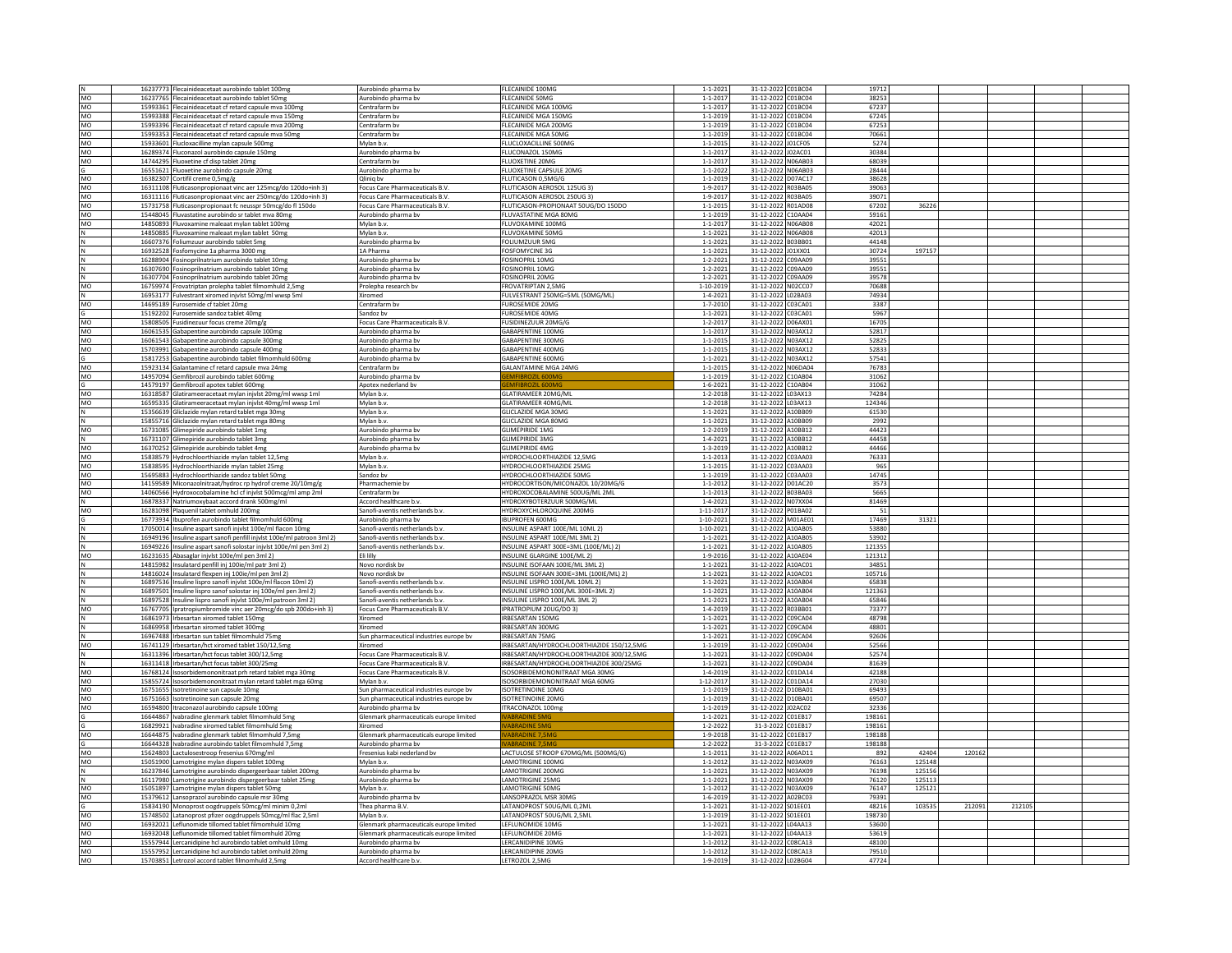|            | 15735052 Levetiracetam aurobindo tablet filmomhuld 1000mg     | Aurobindo pharma bv             | LEVETIRACETAM 1000MG                          | $1 - 1 - 2021$ | 31-12-2022 N03AX14 | 58408  |        |        |        |        |  |
|------------|---------------------------------------------------------------|---------------------------------|-----------------------------------------------|----------------|--------------------|--------|--------|--------|--------|--------|--|
|            | 15747255 Levetiracetam aurobindo drank 100mg/ml               | Aurobindo pharma by             | LEVETIRACETAM 100MG/ML                        | $1 - 1 - 2021$ | 31-12-2022 N03AX14 | 80918  |        |        |        |        |  |
|            | 16061527 Levetiracetam aurobindo tablet filmomhuld 250mg      | Aurobindo pharma bv             | LEVETIRACETAM 250MG                           | $1 - 1 - 2021$ | 31-12-2022 N03AX14 | 58386  |        |        |        |        |  |
|            |                                                               |                                 |                                               |                |                    | 58394  |        |        |        |        |  |
|            | 15735044 Levetiracetam aurobindo tablet filmomhuld 500m       | Aurobindo pharma bv             | LEVETIRACETAM 500MG                           | $1 - 1 - 2021$ | 31-12-2022 N03AX14 |        |        |        |        |        |  |
|            | 17018218 Carneus drank 100mg/ml                               | Focus Care Pharmaceuticals B.V. | LEVOCARNITINE 100MG/ML                        | 1-11-2021      | 31-12-2022 A16AA01 | 23337  |        |        |        |        |  |
|            | 16980271 Levocetirizine diHCl 5 mg Focus Care                 | Focus Care Pharmaceuticals B.V  |                                               | $1 - 5 - 202$  | 31-12-2022 R06AE09 | 60976  |        |        |        |        |  |
|            | 16980255 Levocetirizine diHCl 5 mg Focus Care                 | Focus Care Pharmaceuticals B.V  |                                               | $1 - 5 - 202$  | 31-12-2022 R06AE09 | 60976  |        |        |        |        |  |
|            | 15817415<br>Levofloxacine aurobindo tablet filmomhuld 500mg   | Aurobindo pharma bv             | LEVOFLOXACINE 500MG                           | $1 - 1 - 2021$ | 31-12-2022 J01MA12 | 4876   |        |        |        |        |  |
|            |                                                               |                                 |                                               |                |                    |        |        |        |        |        |  |
|            | 16732235 Thyrofix tablet 100mcg 1)                            | Focus Care Pharmaceuticals B.V. | LEVOTHYROXINE 100UG 1)                        | $1 - 1 - 2022$ | 31-12-2022 H03AA01 | 130133 | 15768  | 15792  |        |        |  |
|            | 16895592 Thyrofix tablet 112mcg 1)                            | Focus Care Pharmaceuticals B.V  | LEVOTHYROXINE 112UG 1)                        | $1 - 1 - 2022$ | 31-12-2022 H03AA01 | 130141 | 90689  |        |        |        |  |
|            | 16895606 Thyrofix tablet 125mcg 1)                            | Focus Care Pharmaceuticals B.V. | LEVOTHYROXINE 125UG 11                        | $1 - 1 - 2022$ | 31-12-2022 H03AA01 | 130168 | 34894  |        |        |        |  |
|            | 16895614 Thyrofix tablet 137mcg 1)                            | Focus Care Pharmaceuticals B.V  | LEVOTHYROXINE 137UG 1)                        | $1 - 1 - 2022$ | 31-12-2022 H03AA01 | 130176 | 90697  |        |        |        |  |
|            |                                                               |                                 |                                               |                |                    |        |        |        |        |        |  |
|            | 16895541 Thyrofix tablet 13mcg 1)                             | Focus Care Pharmaceuticals B.V. | LEVOTHYROXINE 13UG 1)                         | $1 - 1 - 2022$ | 31-12-2022 H03AA01 | 130087 | 201944 |        |        |        |  |
|            | 16895622 Thyrofix tablet 150mcg 1)                            | Focus Care Pharmaceuticals B.V  | LEVOTHYROXINE 150UG 1)                        | $1 - 1 - 2022$ | 31-12-2022 H03AA01 | 130184 | 23469  | 30171  |        |        |  |
|            | 16895630 Thyrofix tablet 175mcg 1                             | Focus Care Pharmaceuticals B.V  | LEVOTHYROXINE 175UG 1)                        | $1 - 1 - 202$  | 31-12-2022 H03AA01 | 13019  | 60992  |        |        |        |  |
|            | 17072484 Thyrofix tablet 200mcg 1)                            |                                 | LEVOTHYROXINE 200UG 1)                        | $1 - 1 - 2022$ | 31-12-2022 H03AA01 | 130206 | 61018  |        |        |        |  |
|            |                                                               | Focus Care Pharmaceuticals B.V  |                                               |                |                    |        |        |        |        |        |  |
|            | 16732227 Thyrofix tablet 25mcg 1)                             | Focus Care Pharmaceuticals B.V. | LEVOTHYROXINE 25UG 1)                         | $1 - 1 - 2022$ | 31-12-2022 H03AA01 | 130095 | 24783  | 17493  |        |        |  |
|            | 16895568 Thyrofix tablet 50mcg 1)                             | Focus Care Pharmaceuticals B.V. | LEVOTHYROXINE 50UG 1)                         | $1 - 1 - 2022$ | 31-12-2022 H03AA01 | 130109 | 42048  | 15784  |        |        |  |
|            | 16925629 Thyrofix tablet 62mcg 1)                             | Focus Care Pharmaceuticals B.V  | LEVOTHYROXINE 62UG 1)                         | $1 - 1 - 2022$ | 31-12-2022 H03AA01 | 203203 |        |        |        |        |  |
|            | 16895576 Thyrofix tablet 75mcg 1)                             | Focus Care Pharmaceuticals B.V  | LEVOTHYROXINE 75UG 1)                         | $1 - 1 - 202$  | 31-12-2022 H03AA01 | 130117 | 48941  |        |        |        |  |
|            |                                                               |                                 |                                               |                |                    |        |        |        |        |        |  |
|            | 16895584 Thyrofix tablet 88mcg 1)                             | Focus Care Pharmaceuticals B.V  | LEVOTHYROXINE 88UG 1)                         | $1 - 1 - 2022$ | 31-12-2022 H03AA01 | 130125 | 90670  |        |        |        |  |
| MO         | 16528425 Lisinopril aurobindo tablet 10mg                     | Aurobindo pharma bv             |                                               | $1 - 1 - 2019$ | 31-12-2022 C09AA03 | 26638  |        |        |        |        |  |
| MO         | 16307747 Lisinopril aurobindo tablet 10mg                     | Aurobindo pharma bv             | <b>SINOPRIL 10M</b>                           | $1 - 1 - 201$  | 31-12-2022 C09AA03 | 26638  |        |        |        |        |  |
| MO         | 16384601 Lisinopril aurobindo tablet 20mg                     |                                 | <b>SINOPRIL 20MC</b>                          | $1 - 1 - 2019$ | 31-12-2022 C09AA03 | 26646  |        |        |        |        |  |
|            |                                                               | Aurobindo pharma bv             |                                               |                |                    |        |        |        |        |        |  |
| MO         | 16307755<br>Lisinopril aurobindo tablet 20mg                  | Aurobindo pharma bv             |                                               | $1 - 1 - 201$  | 31-12-2022 C09AA03 | 26646  |        |        |        |        |  |
| IN.        | 16792289 Lisinopril aurobindo tablet 30mg                     | Aurobindo pharma bv             | LISINOPRIL 30MG                               | $1 - 1 - 202$  | 31-12-2022 C09AA03 | 55387  |        |        |        |        |  |
| MO         | 16370279 Lisinopril aurobindo tablet 5mg                      | Aurobindo pharma bv             | <b>SINOPRIL 5M</b>                            | $1 - 1 - 2019$ | 31-12-2022 C09AA03 | 26611  |        |        |        |        |  |
| MO         | 16307739 Lisinopril aurobindo tablet 5mg                      |                                 |                                               | $1 - 1 - 2017$ | 31-12-2022 C09AA03 | 26611  |        |        |        |        |  |
|            |                                                               | Aurobindo pharma bv             |                                               |                |                    |        |        |        |        |        |  |
| FO         | 17007909<br>isinopril/hydrochloorth aurobindo tabl 20/12,5mg  | Aurobindo pharma by             | LISINOPRIL/HYDROCHLOORTHIAZIDE 20/12,5MG      | $1 - 7 - 2021$ | 31-12-2022 C09BA03 | 30090  |        |        |        |        |  |
| MO         | 16746430 Loperamide hcl sanias capsule 2mg                    | Aurobindo pharma bv             | LOPERAMIDE 2MG                                | 1-9-2019       | 31-12-2022 A07DA03 | 3212   | 85391  |        |        |        |  |
|            | 16820452 Lopinavir/ritonavir mylan tablet filmomh 200/50mg    | Mylan b.v.                      | LOPINAVIR/RITONAVIR 200/50MG                  | $1 - 6 - 2021$ | 31-12-2022 J05AR10 | 81094  |        |        |        |        |  |
| N          |                                                               |                                 |                                               |                |                    |        |        |        |        |        |  |
| FO         | 17034701 Loratadine sanias tablet 10mg                        | Aurobindo pharma by             | <b>LORATADINE 10MG</b>                        | 1-9-2021       | 31-12-2022 R06AX13 | 27367  | 53392  | 66826  |        |        |  |
| MO         | 16754662 Lorazepam prolepha tablet 1mg                        | Prolepha research by            | LORAZEPAM 1MG                                 | $1 - 1 - 2019$ | 31-12-2022 N05BA06 | 2445   |        |        |        |        |  |
| MO         | 16754670 Lorazepam prolepha tablet 2,5mg                      | Prolepha research bv            | LORAZEPAM 2,5MG                               | 1-9-2019       | 31-12-2022 N05BA06 | 7587   |        |        |        |        |  |
|            | 16870107 Losartan kalium xiromed tablet omhuld 100mg          | Xiromed                         | LOSARTAN 100MG                                | $1 - 1 - 202$  | 31-12-2022 C09CA01 | 60569  |        |        |        |        |  |
|            |                                                               |                                 |                                               |                |                    |        |        |        |        |        |  |
| N          | 15724867 Losartan kalium accord tablet omhuld 25mg            | Accord healthcare b.v           | <b>LOSARTAN 25MG</b>                          | $1 - 1 - 202$  | 31-12-2022 C09CA01 | 92185  |        |        |        |        |  |
|            | 16870131 Losartan kalium xiromed tablet omhuld 50mg           | Xiromed                         | LOSARTAN 50MG                                 | $1 - 1 - 2021$ | 31-12-2022 C09CA01 | 41890  |        |        |        |        |  |
| N          | 16870174 Losartan kalium/hct xiromed tabl filmomh 100/25mg    | Xiromed                         | LOSARTAN/HYDROCHLOORTHIAZIDE 100/25MG         | $1 - 1 - 2021$ | 31-12-2022 C09DA01 | 69302  |        |        |        |        |  |
|            | 16870204                                                      | Xiromed                         | LOSARTAN/HYDROCHLOORTHIAZIDE 50/12,5MG        | $1 - 1 - 202$  | 31-12-2022 C09DA01 | 6929   |        |        |        |        |  |
|            | Losartan kalium/hct xiromed tabl filmomh 50/12,5mg            |                                 |                                               |                |                    |        |        |        |        |        |  |
|            | 14291487 Forlax poeder voor drank sachet 10g                  | Ipsen farmaceutica by           | MACROGOL 10G                                  | $1 - 1 - 2021$ | 31-12-2022 A06AD15 | 53472  |        |        |        |        |  |
|            | 14898586 Forlax junior poeder voor drank sachet 4g            | Ipsen farmaceutica bv           | MACROGOL 4G                                   | $1 - 1 - 2021$ | 31-12-2022 A06AD15 | 72281  |        |        |        |        |  |
| MO         | 15985369 Macrogol en electr rp poeder v drank in sach 13,7g   | Pharmachemie bv                 | MACROGOL/ZOUTEN (MOVIC/MOLAX/LAXT/GEN)        | $1 - 6 - 2014$ | 31-12-2022 A06AD65 | 46949  | 85618  | 91227  | 9913   |        |  |
|            |                                                               |                                 |                                               |                |                    | 7505   | 80950  |        |        |        |  |
| MO         | 16628381 Macrogol en elektr aurobindo pdr v dr sachet 6,9g    | Aurobindo pharma by             | MACROGOL/ZOUTEN KIND                          | $1 - 1 - 2019$ | 31-12-2022 A06AD65 |        |        |        |        |        |  |
| MO         | 16745647 Mebeverine HCL Mylan Retard Capsule mga 200mg        | Mylan b.v.                      | MEBEVERINE MGA 200MG                          | $1 - 2 - 2019$ | 31-12-2022 A03AA04 | 25100  |        |        |        |        |  |
| N          | 15636186 Salofalk zetpil 1g 1)                                | Dr. falk pharma benelux bv      | MESALAZINE 1G 1)                              | $1 - 1 - 2021$ | 31-12-2022 A07EC02 | 34215  |        |        |        |        |  |
| MO         | 15743594 Mesalazine sandoz zetpil 250mg 1)                    | Sandoz by                       | MESALAZINE 250MG 1                            | $1 - 1 - 2013$ | 31-12-2022 A07EC02 | 21814  |        |        |        |        |  |
| MO         |                                                               |                                 | MESALAZINE 500MG 11                           | $1 - 1 - 2017$ | 31-12-2022 A07EC02 | 24686  |        |        |        |        |  |
|            | 15743586 Mesalazine sandoz zetpil 500mg 1)                    | Sandoz by                       |                                               |                |                    |        |        |        |        |        |  |
| MO         | 15200922 Metformine hcl sandoz tablet filmomhuld 1000mg       | Sandoz bv                       | METFORMINE 1000MG                             | 1-9-2019       | 31-12-2022 A10BA02 | 60674  |        |        |        |        |  |
| MO         | 15600505 Metformine hcl mylan tablet 500me                    | Mylan b.v.                      | METFORMINE 500MG                              | $1 - 1 - 2019$ | 31-12-2022 A10BA02 | 1090   |        |        |        |        |  |
| MO         | 16628594 Metformine hcl aurobindo tablet 850m                 | Aurobindo pharma bv             | METFORMINE 850MG                              | $1 - 4 - 2018$ | 31-12-2022 A10BA02 | 5509   |        |        |        |        |  |
|            |                                                               |                                 |                                               |                |                    |        |        |        |        |        |  |
| MO         | 16747771 Methadon hcl expharma tablet 10mg                    | Prolepha research bv            | METHADON 10MG                                 | $1 - 1 - 2019$ | 31-12-2022 N07BC02 | 86177  |        |        |        |        |  |
| <b>MO</b>  | 16747798 Methadon hcl expharma tablet 20mg                    | Prolepha research by            | MFTHADON 20MG                                 | $1 - 1 - 2019$ | 31-12-2022 N07BC02 | 86185  |        |        |        |        |  |
| MO         | 16747755 Methadon hcl expharma tablet 5mg                     | Prolepha research bv            | <b>METHADON 5MG</b>                           | $1 - 1 - 2019$ | 31-12-2022 N07BC02 | 7528   |        |        |        |        |  |
| MO         | 16801083 Methotrexaat Accord Tablet 10Mg                      | Accord healthcare b.v           | METHOTREXAAT 10MG                             | $1 - 8 - 2020$ | 31-12-2022 L04AX03 | 140775 |        |        |        |        |  |
|            |                                                               |                                 |                                               |                |                    |        |        |        |        |        |  |
| MO         | 16801075 Methotrexaat Accord Tablet 2,5Mg                     | Accord healthcare b.v           | METHOTREXAAT 2,5MG                            | $1 - 8 - 2020$ | 31-12-2022 L04AX03 | 141631 |        |        |        |        |  |
| MO         | 16342151 Injexate injvlst 10mg/0,2ml (50mg/ml) wwsp           | Accord healthcare b.v.          | METHOTREXAAT INJVLST 50MG/ML (10mg/0,2ml)     | $1 - 5 - 2018$ | 31-12-2022 L04AX03 | 141321 | 132462 | 141208 | 141437 | 141615 |  |
| MO         | 16342216 Injexate injvlst 12,5mg/0,25ml (50mg/ml) wwsp        | Accord healthcare b.v           | METHOTREXAAT INJVLST 50MG/ML (12,5mg/0,25ml)  | $1 - 5 - 2018$ | 31-12-2022 L04AX03 | 141399 | 141119 | 141216 | 141445 | 14159  |  |
| MO         | 16342259 Injexate injvlst 15mg/0,3ml (50mg/ml) wwsp           | Accord healthcare b.v.          | METHOTREXAAT INJVLST 50MG/ML (15mg/0,3ml)     | $1 - 5 - 2018$ | 31-12-2022 L04AX03 | 141348 | 132470 | 141224 | 141453 | 141623 |  |
|            |                                                               |                                 |                                               |                |                    |        |        |        |        |        |  |
| MO         | 16342283 Injexate injvlst 17,5mg/0,35ml (50mg/ml) wwsp        | Accord healthcare b.v           | METHOTREXAAT INJVLST 50MG/ML (17,5mg/0,35ml)  | $1 - 5 - 2018$ | 31-12-2022 L04AX03 | 141402 | 141135 | 141232 | 141461 | 141607 |  |
| MO         | 16342305 Injexate injvlst 20mg/0,4ml (50mg/ml) wwsp           | Accord healthcare b.v.          | METHOTREXAAT INJVLST 50MG/ML (20mg/0,4ml)     | $1 - 5 - 2018$ | 31-12-2022 L04AX03 | 141356 | 132489 | 141240 | 141488 | 141569 |  |
| MO         | 16342321 Injexate injvlst 22,5mg/0,45ml (50mg/ml) wwsp        | Accord healthcare b.v           | METHOTREXAAT INJVLST 50MG/ML (22.5mg/0.45ml)  | $1 - 5 - 2018$ | 31-12-2022 L04AX03 | 141410 | 141143 | 141259 | 141496 | 141585 |  |
| MO         | 16342364 Injexate injvlst 25mg/0,5ml (50mg/ml) wwsp           | Accord healthcare b.v.          | METHOTREXAAT INJVLST 50MG/ML (25mg/0,5ml)     | $1 - 5 - 2018$ | 31-12-2022 L04AX03 | 141364 | 132497 | 141267 | 141518 | 141542 |  |
| MO         | 16342380 Injexate injvlst 27,5mg/0,55ml (50mg/ml) wwsp        | Accord healthcare b.v           | METHOTREXAAT INJVLST 50MG/ML (27,5mg/0,55ml)  | $1 - 5 - 2018$ | 31-12-2022 L04AX03 | 141534 |        |        |        |        |  |
|            |                                                               |                                 |                                               |                |                    |        | 141526 | 141550 |        |        |  |
| MO         | 16342399 Injexate injvlst 30mg/0,6ml (50mg/ml) wwsp           | Accord healthcare b.v           | METHOTREXAAT INJVLST 50MG/ML (30mg/0,6ml)     | $1 - 5 - 2018$ | 31-12-2022 L04AX03 | 141380 |        |        |        |        |  |
| MO         | 16342062 Injexate injvlst 7,5mg/0,15ml (50mg/ml) wwsp         | Accord healthcare b.v           | METHOTREXAAT INJVLST 50MG/ML (7,5mg/0,15ml)   | $1 - 5 - 2018$ | 31-12-2022 L04AX03 | 141372 | 132454 | 141194 | 141429 | 141577 |  |
| G          | 16947207 Methylfenidaat hcl 1A Pharma tablet 10mg             | 1A Pharma                       | METHYLEENIDAAT 10MG                           | $1 - 5 - 2021$ | 31-12-2022 N06BA04 | 2194   |        |        |        |        |  |
| MO         | 16305639 Methylfenidaat hcl mylan tablet 5mg                  | Mylan b.v                       | METHYLFENIDAAT 5MG                            | $1 - 1 - 201$  | 31-12-2022 N06BA04 | 77798  |        |        |        |        |  |
|            |                                                               |                                 |                                               |                |                    |        |        |        |        |        |  |
|            | 16031423 Methylfenidaat hcl mylan retard tablet mva 18mg      | Mylan b.v.                      | METHYLFENIDAAT MGA 18MG                       | $1 - 1 - 2021$ | 31-12-2022 N06BA04 | 68004  |        |        |        |        |  |
| $\hbox{N}$ | 16244311 Methylfenidaat hcl mylan retard tablet mva 27mg      | Mylan b.v.                      | METHYLFENIDAAT MGA 27MG                       | $1 - 1 - 2021$ | 31-12-2022 N06BA04 | 87076  |        |        |        |        |  |
| N          | 16031431 Methylfenidaat hcl mylan retard tablet mva 36mg      | Mylan b.v.                      | METHYLFENIDAAT MGA 36MG                       | $1 - 1 - 202$  | 31-12-2022 N06BA04 | 6801   |        |        |        |        |  |
| N          | 16031458 Methylfenidaat hcl mylan retard tablet mva 54mg      | Mylan b.v.                      | METHYLFENIDAAT MGA 54MG                       | $1 - 1 - 2021$ | 31-12-2022 N06BA04 | 69272  |        |        |        |        |  |
|            |                                                               |                                 | METOCLOPRAMIDE 10MG                           |                |                    | 6947   |        |        |        |        |  |
|            | 15598578 Metoclopramide hcl accord tablet 10mg                | Accord healthcare b.v.          |                                               | $1 - 1 - 2021$ | 31-12-2022 A03FA01 |        |        |        |        |        |  |
| MO         | 16731123 Metoprololtartraat aurobindo tablet filmomhuld 100mg | Aurobindo pharma bv             | METOPROLOL 100MG                              | $1 - 1 - 2019$ | 31-12-2022 C07AB02 | 7226   |        |        |        |        |  |
| MO         | 16592115 Metoproloitartraat aurobindo tablet filmomh 50mg     | Aurobindo pharma by             | METOPROLOL 50MG                               | $1 - 7 - 2018$ | 31-12-2022 C07AB02 | 3158   |        |        |        |        |  |
| MO         | 16189612 Metoprololsuccinaat mylan ret 100 tabl mva 95mg      | Mylan b.v.                      | METOPROLOL MGA 100MG                          | $1 - 1 - 2019$ | 31-12-2022 C07AB02 | 26190  |        |        |        |        |  |
|            |                                                               |                                 |                                               |                |                    |        |        |        |        |        |  |
|            | 15538354 Metoprololsuccinaat mylan ret 200 tabl mva 190mg     | Mylan b.v.                      | METOPROLOL MGA 200MG (SUCCINAAT)              | $1 - 1 - 2021$ | 31-12-2022 C07AB02 | 26204  |        |        |        |        |  |
|            | 14821818 Metoprololtartraat cf retard tablet mga 200mg        | Centrafarm bv                   | METOPROLOL MGA 200MG (TARTRAAT)               | $1 - 1 - 202$  | 31-12-2022 C07AB02 | 57169  |        |        |        |        |  |
|            | 16932609 Metoprololsuccinaat 1A Pharma ret 25 tab mga 23,75mg | 1A Pharma                       | METOPROLOL MGA 25MG                           | $1 - 2 - 202$  | 31-12-2022 C07AB02 | 81043  |        |        |        |        |  |
|            | 16932617 Metoprololsuccinaat 1A Pharma ret 50 tab mga 47,5mg  | 1A Pharma                       | METOPROLOL MGA 50MG                           | $1 - 1 - 202$  | 31-12-2022 C07AB02 | 26182  |        |        |        |        |  |
|            |                                                               |                                 |                                               |                |                    |        |        |        |        |        |  |
| N          | 15107132 Metoprololsuccinaat/hct sandoz tabl mga 95/12,5mg    | Sandoz by                       | METOPROLOL/HYDROCHLOORTHIAZIDE MGA 100/12,5MG | $1 - 1 - 202$  | 31-12-2022 C07BB02 | 34525  |        |        |        |        |  |
| N          | 14645513 Metronidazol aurobindo creme 10mg/g                  | Aurobindo pharma by             | METRONIDAZOL 10MG/G                           | $1 - 4 - 202$  | 31-12-2022 D06BX01 | 31984  |        |        |        |        |  |
| MO         | 13817035 Metronidazol aurobindo tablet 500mg                  | Aurobindo pharma bv             | METRONIDAZOL 500MG                            | $1 - 1 - 2014$ | 31-12-2022 P01AB01 | 17027  |        |        |        |        |  |
| MO         | 16064534 Metrosa gel 7,5mg/g                                  | Sandoz bv                       | METRONIDAZOL 7,5MG/G                          | $1 - 1 - 2015$ | 31-12-2022 D06BX01 | 33480  |        |        |        |        |  |
|            |                                                               |                                 |                                               |                |                    |        |        |        |        |        |  |
| MO         | 14560321 Minocycline aurobindo tablet 100mg                   | Aurobindo pharma bv             | MINOCYCLINE 100MG                             | $1 - 1 - 201$  | 31-12-2022 J01AA08 | 31607  |        |        |        |        |  |
| MO         | 14560313 Minocycline aurobindo tablet 50mg                    | Aurobindo pharma bv             | MINOCYCLINE 50MG                              | $1 - 1 - 2012$ | 31-12-2022 J01AA08 | 26212  |        |        |        |        |  |
| MO         | 16288912 Mirtazapine aurobindo tablet 15mg                    | Aurobindo pharma bv             | MIRTAZAPINE 15MG                              | $1 - 9 - 2019$ | 31-12-2022 N06AX11 | 75221  | 67784  |        |        |        |  |
|            |                                                               |                                 |                                               |                |                    | 39721  | 61484  |        |        |        |  |
| IN.        | 16288920 Mirtazapine aurobindo tablet 30mg                    | Aurobindo pharma by             | MIRTAZAPINE 30MG                              | $1 - 4 - 2021$ | 31-12-2022 N06AX11 |        |        |        |        |        |  |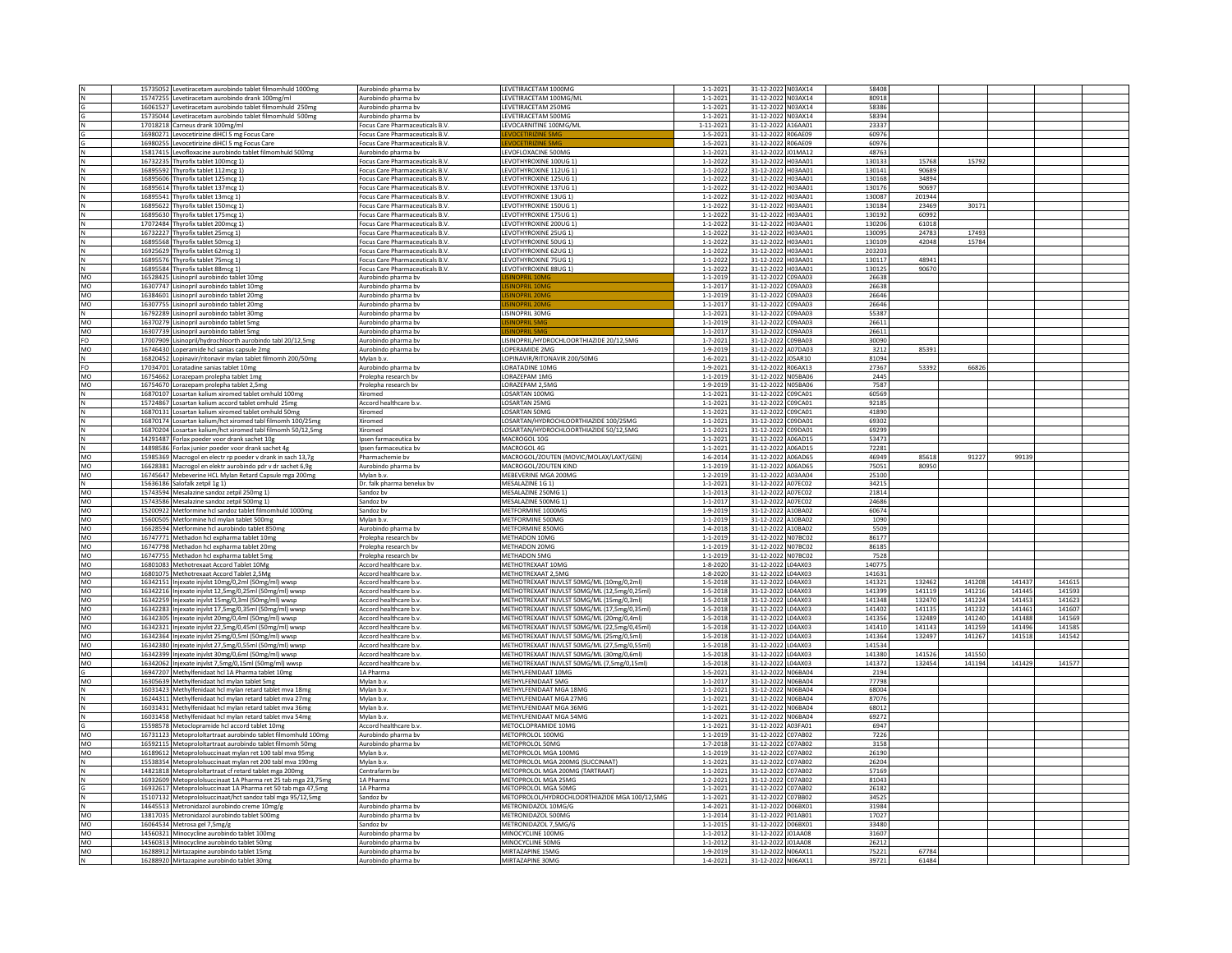|              | 16348176 Mirtazapine aurobindo tablet 45mg                                                  | Aurobindo pharma by                                                                | MIRTAZAPINE 45MG                       | $1 - 2 - 202$                   | 31-12-2022 N06AX11                       | 43370          | 61492  |                |  |
|--------------|---------------------------------------------------------------------------------------------|------------------------------------------------------------------------------------|----------------------------------------|---------------------------------|------------------------------------------|----------------|--------|----------------|--|
| MO           |                                                                                             |                                                                                    |                                        |                                 |                                          |                |        |                |  |
|              | 15816915 Modafinil aurobindo tablet 100mg                                                   | Aurobindo pharma bv                                                                | MODAFINIL 100MG                        | $1 - 1 - 201$                   | 31-12-2022 N06BA07                       | 56146          |        |                |  |
| N            | 16932625 Mometasonfuroaat 1A Pharma neusspr 50mcg/do fl 140do                               | 1A Pharma                                                                          | MOMETASON 50UG 140 DO                  | $1 - 1 - 202$                   | 31-12-2022 R01AD09                       | 52434          |        |                |  |
| MO           | 15946312 Montelukast aurobindo tablet filmomhuld 10mg                                       | Aurobindo pharma bv                                                                | MONTELUKAST 10MG                       | $1 - 1 - 2019$                  | 31-12-2022 R03DC03                       | 52051          |        |                |  |
|              | 17003881 Morfine injvlst 10mg/ml amp 1ml                                                    | Focus Care Pharmaceuticals B.V                                                     | MORFINE 10MG/ML 1ML                    | $1 - 5 - 202$                   | 31-12-2022 N02AA01                       | 21652          | 46841  |                |  |
| MO           | 14655594 Morfinesulfaat aurobindo retard tablet mga 10mg                                    | Aurobindo pharma by                                                                | MORFINE MGA 10MG                       | $1 - 1 - 201$                   | 31-12-2022 N02AA01                       | 23418          | 52639  |                |  |
| MO           | 14655608 Morfinesulfaat aurobindo retard tablet mga 30mg                                    | Aurobindo pharma by                                                                | MORFINE MGA 30MG                       | $1 - 1 - 201$                   | 31-12-2022 N02AA01                       | 23426          | 52647  |                |  |
|              |                                                                                             |                                                                                    |                                        |                                 |                                          |                |        |                |  |
| <b>MO</b>    | 14655616 Morfinesulfaat aurobindo retard tablet mga 60mg                                    | Aurobindo pharma bv                                                                | MORFINE MGA 60MG                       | $1 - 1 - 201$                   | 31-12-2022 N02AA01                       | 23434          | 52655  |                |  |
| N            | 16755448 Moxifloxacine double-e pharma tablet filmomh 400mg                                 | Prolepha research bv                                                               | MOXIFLOXACINE 400MG                    | $1 - 1 - 202$                   | 31-12-2022 J01MA14                       | 67628          |        |                |  |
| MO           | 15598586 Naltrexon hcl accord tablet omhuld 50mg                                            | Accord healthcare b.v.                                                             | NALTREXON 50MG                         | $1 - 7 - 201$                   | 31-12-2022 NO7BB04                       | 27863          |        |                |  |
| MO           | 16289579 Naproxen aurobindo tablet 250mg                                                    | Aurobindo pharma by                                                                | NAPROXEN 250MG                         | $1 - 1 - 201$                   | 31-12-2022 M01AF02                       | 6378           | 32433  |                |  |
|              |                                                                                             |                                                                                    |                                        |                                 |                                          |                |        |                |  |
| MO           | 16289587 Naproxen aurobindo tablet 500mg                                                    | Aurobindo pharma bv                                                                | NAPROXEN 500MG                         | $1 - 2 - 201$                   | 31-12-2022 M01AE02                       | 20850          | 32441  |                |  |
| Ν            | 15703924 Naratriotan cf tablet filmomhuld 2.5mg                                             | Centrafarm by                                                                      | NARATRIPTAN 2.5MG                      | $1 - 1 - 202$                   | 31-12-2022 N02CC02                       | 48534          |        |                |  |
| N            | 15111245 Infvlst nacl 9mg/ml freeflex zak 100ml                                             | Fresenius kabi nederland by                                                        |                                        | $1 - 1 - 202$                   | B05BB01<br>31-12-2022                    | 25062          | 24856  |                |  |
| N            | 15316246 Infvlst nacl 9mg/ml kabipac zak 100ml                                              | Fresenius kabi nederland bv                                                        | ATRIUMCHLORIDE 9MG/ML(0.9%) 100M       | $1 - 1 - 202$                   | 31-12-2022 B05BB01                       | 25062          | 24856  |                |  |
| FO           | 16944933 Infvlst nacl 9 mg/ml kabipac flacon 100 ml                                         | Fresenius kabi nederland bv                                                        | ATRIUMCHLORIDE 9MG/ML(0.9%) 100M       | $1 - 12 - 202$                  | 31-12-2022 B05BB01                       | 25062          | 24856  |                |  |
|              |                                                                                             |                                                                                    |                                        |                                 |                                          |                |        |                |  |
|              | 13878980 Injvlst natrii chloridum 9mg/ml ampul 10ml kunst                                   | Fresenius kabi nederland by                                                        | NATRIUMCHLORIDE 9MG/ML(0,9%) 10ML      | $1 - 1 - 202$                   | 31-12-2022 B05BB01                       | 16098          |        |                |  |
| N            | 16644883 Nebivolol glenmark tablet 2,5mg                                                    | Glenmark pharmaceuticals europe limited                                            | NEBIVOLOL 2,5MG                        | $1 - 1 - 2021$                  | 31-12-2022 C07AB12                       | 107425         |        |                |  |
| MO           | 16267818 Nebivolol glenmark tablet 5mg                                                      | Glenmark pharmaceuticals europe limited                                            | <b>NEBIVOLOL 5MG</b>                   | $1 - 1 - 201$                   | 31-12-2022 C07AB12                       | 46353          |        |                |  |
|              | 15923398 Nevirapine mylan tablet 200mg                                                      | Mylan b.v.                                                                         | NEVIRAPINE 200MG                       | $1 - 1 - 202$                   | 31-12-2022 J05AG01                       | 49786          |        |                |  |
|              |                                                                                             |                                                                                    |                                        |                                 |                                          |                |        |                |  |
|              | 15356175 Nifedipine sandoz retard tablet mga 30mg                                           | Sandoz by                                                                          | NIFEDIPINE MGA 30MG                    | $1 - 1 - 202$                   | 31-12-2022<br>C08CA05                    | 33693          |        |                |  |
|              | 15356183 Nifedipine sandoz retard tablet mga 60mg                                           | Sandoz by                                                                          | NIFEDIPINE MGA 60MG                    | $1 - 1 - 202$                   | 31-12-2022 C08CA05                       | 33707          |        |                |  |
|              | 16960165 Nitisinone dipharma capsule 10mg                                                   | Eurocept international bv                                                          | NITISINON 10MG                         | $1 - 1 - 202$                   | 31-12-2022 A16AX04                       | 80004          |        |                |  |
|              | 16960335 Nitisinone dipharma capsule 20mg                                                   | Eurocept international bv                                                          | NITISINON 20MG                         | $1 - 1 - 202$                   | 31-12-2022 A16AX04                       | 128678         |        |                |  |
|              | 16960262 Nitisinone dipharma capsule 2mg                                                    | Eurocept international by                                                          | NITISINON 2MG                          | $1 - 1 - 202$                   | 31-12-2022 A16AX04                       | 79987          |        |                |  |
|              |                                                                                             |                                                                                    |                                        |                                 |                                          |                |        |                |  |
| MO           | 15131440 Orfadin capsule 5mg                                                                | Swedish Orphan Biovitrum (The Netherlands) B.V. NITISINON 5MG                      |                                        | $1 - 7 - 201$                   | 31-12-2022 A16AX04                       | 79995          |        |                |  |
| N            | 12337528 Furadantine mc capsule 50mg                                                        | Prolepha research bv                                                               | NITROFURANTOINE 50MG                   | $1 - 4 - 202$                   | 31-12-2022 J01XE01                       | 5460           |        |                |  |
| MO           | 12506893 Transiderm nitro 10 pleister transderm 10mg/24uur                                  | Novartis pharma bv                                                                 | NITROGLYCERINE 10MG/24UUF              | $1 - 1 - 2019$                  | 31-12-2022 C01DA02                       | 20672          | 38814  | 44539<br>4581  |  |
| MO           | 12505692 Transiderm nitro pleister transderm 5mg/24uur                                      | Novartis pharma by                                                                 | NITROGLYCERINE 5MG/24UUR               | $1 - 1 - 201$                   | 31-12-2022 C01DA02                       | 21520          | 38822  | 44520<br>45802 |  |
|              |                                                                                             |                                                                                    |                                        |                                 |                                          |                |        |                |  |
| MO           | 16760530 Nortriptyline ria tablet 10mg                                                      | Focus Care Pharmaceuticals B.V.                                                    | NORTRIPTYLINE 10MG                     | $1 - 6 - 2019$                  | 31-12-2022 N06AA10                       | 27448          |        |                |  |
| MO           | 16760549 Nortriptyline ria tablet 25mg                                                      | Focus Care Pharmaceuticals B.V                                                     | NORTRIPTYLINE 25MG                     | $1 - 6 - 201$                   | 31-12-2022 N06AA10                       | 6564           |        |                |  |
| MO           | 16725913 Nortriptyline glenmark tablet filmomhuld 50mg                                      | Glenmark pharmaceuticals europe limited                                            | NORTRIPTYLINE 50MG                     | $1 - 6 - 201$                   | 31-12-2022 N06AA10                       | 25623          |        |                |  |
| MO           | 16727177 Nystatine rph suspensie 100.000ie/ml                                               | Prolepha research bv                                                               | NYSTATINE 100.000IE/ML                 | $1 - 1 - 201$                   | 31-12-2022 A07AA02                       | 6629           |        |                |  |
|              | 14127555 Sandostatine lar inipdr fl 10mg + solv 2ml                                         | Novartis pharma by                                                                 | <b>OCTREOTIDE 10MG</b>                 | $1 - 1 - 202$                   | 31-12-2022 H01CB02                       | 70440          |        |                |  |
|              |                                                                                             |                                                                                    |                                        |                                 |                                          |                |        |                |  |
| N            | 14127563 Sandostatine lar injpdr fl 20mg + solv 2m                                          | Novartis pharma by                                                                 | <b>OCTREOTIDE 20MG</b>                 | $1 - 1 - 202$                   | 31-12-2022 H01CB02                       | 70459          |        |                |  |
| N            | 14127571 Sandostatine lar injpdr fl 30mg + solv 2ml                                         | Novartis pharma bv                                                                 | OCTREOTIDE 30MG                        | $1 - 1 - 202$                   | 31-12-2022 H01CB02                       | 70467          |        |                |  |
| MO           | 15580792 Octreotide sandoz injvlst 0,5mg/ml ampul 1ml                                       | Sandoz bv                                                                          | OCTREOTIDE INJVLST 0,5MG/ML            | $1 - 1 - 201$                   | 31-12-2022 H01CB02                       | 32514          | 86053  | 122912         |  |
| MO           | 15827763 Olanzapine accord tablet filmomhuld 10mg                                           | Accord healthcare b.v.                                                             | OLANZAPINE 10MG                        | $1 - 1 - 201$                   | 31-12-2022 N05AH03                       | 45578          |        |                |  |
|              |                                                                                             |                                                                                    |                                        |                                 |                                          | 69604          |        |                |  |
| MO           | 15825140 Olanzapine aurobindo tablet 20mg                                                   | Aurobindo pharma bv                                                                | OLANZAPINE 20MG                        | $1 - 1 - 201$                   | 31-12-2022 N05AH03                       |                |        |                |  |
| MO           | 15938085 Olanzapine smelttab mylan orodisp tablet 20mg                                      | Mylan b.v.                                                                         | <b>LANZAPINE 20MG SMELTABLET</b>       | $1 - 2 - 201$                   | 31-12-2022 N05AH03                       | 69612          |        |                |  |
|              | 15716163 Olanzapine sandoz orodisp tablet 20mb                                              | Sandoz by                                                                          | LANZAPINE 20MG SMELTABLET              | $1 - 2 - 202$                   | 31-12-2022 N05AH03                       | 69612          |        |                |  |
| MO           | 16350839 Olmesartanmedoxomil glenmark tablet filmomh 40mg                                   | Glenmark pharmaceuticals europe limited                                            | OLMESARTAN 40MG                        | $1 - 7 - 201$                   | 31-12-2022 C09CA08                       | 70211          |        |                |  |
| MO           |                                                                                             | Accord healthcare b.v                                                              | OLMESARTAN/AMLODIPINE 20/5MG           | $1 - 6 - 2019$                  | 31-12-2022 C09DB02                       | 123722         |        |                |  |
|              | 16735919 Olmesartanmedoxomil/amlodipine acc tab fo 20/5mg                                   |                                                                                    |                                        |                                 |                                          |                |        |                |  |
| MO           | 16735900 Olmesartanmedoxomil/amlodipine acc tab fo 40/5mg                                   | Accord healthcare b.v.                                                             | OLMESARTAN/AMLODIPINE 40/ 5MG          | $1 - 6 - 2019$                  | 31-12-2022 C09DB02                       | 123730         |        |                |  |
| MO           | 16735897 Olmesartanmedoxomil/amlodipine acc tab fo 40/10mg                                  | Accord healthcare b.v.                                                             | OLMESARTAN/AMLODIPINE 40/10MG          | $1 - 6 - 201$                   | 31-12-2022<br>C09DB02                    | 123749         |        |                |  |
| N            | 16972759 Olmesartanmedoxomil/amlod/hct acc t f 20/5/12,5mg                                  | Accord healthcare b.v                                                              | OLMESARTAN/AMLODIPINE/HCT 20/5/12.5MG  | $1 - 5 - 202$                   | 31-12-2022 C09DX03                       | 123676         |        |                |  |
| N            | 16994361 Olmesartanmedoxomil/amlod/hct acc t f 40/10/12,5mg                                 | Accord healthcare b.v                                                              | OLMESARTAN/AMLODIPINE/HCT 40/10/12,5MG | $1 - 5 - 202$                   | 31-12-2022 C09DX03                       | 123706         |        |                |  |
|              |                                                                                             |                                                                                    |                                        |                                 |                                          |                |        |                |  |
|              | 16994345 Olmesartanmedoxomil/amlod/hct acc t f 40/10/25mg                                   | Accord healthcare b.v.                                                             | OI MESARTAN/AMI ODIPINE/HCT 40/10/25MG | $1 - 5 - 2021$                  | 31-12-2022 C09DX03                       | 123714         |        |                |  |
|              |                                                                                             |                                                                                    |                                        |                                 |                                          |                |        |                |  |
| N            | 16994280 Olmesartanmedoxomil/amlod/hct acc t f 40/5/12,5mg                                  | Accord healthcare b.v                                                              | OLMESARTAN/AMLODIPINE/HCT 40/5/12,5MG  | $1 - 5 - 202$                   | 31-12-2022 C09DX03                       | 123684         |        |                |  |
|              |                                                                                             | Accord healthcare b.v.                                                             |                                        |                                 |                                          |                |        |                |  |
| N            | 16994337 Olmesartanmedoxomil/amlod/hct acc t f 40/5/25mg                                    |                                                                                    | OLMESARTAN/AMLODIPINE/HCT 40/5/25MG    | $1 - 5 - 202$                   | 31-12-2022 C09DX03                       | 123692         |        |                |  |
| MO           | 16333586 Olmesartanmedoxomil/hct cf tab filmom 20/25mg                                      | Centrafarm bv                                                                      | OLMESARTAN/HYDROCHLOORTHIAZIDE 20/25MG | $1 - 1 - 201$                   | 31-12-2022 C09DA08                       | 80101          |        |                |  |
| MO           | 16275713 Omecat capsule msr 10mg                                                            | Prolepha research bv                                                               | OMEPRAZOL 10MG                         | $1 - 1 - 201$                   | 31-12-2022 A02BC01                       | 60054          | 88781  |                |  |
| MO           | 16064615 Omeprazol focus capsule msr 40mg                                                   | Focus Care Pharmaceuticals B.V                                                     | OMEPRAZOL 40MG                         | $1 - 1 - 201$                   | 31-12-2022 A02BC01                       | 60070          | 88803  |                |  |
|              |                                                                                             | Focus Care Pharmaceuticals B.V                                                     | OMEPRAZOL MSR 20MG                     | $1 - 1 - 201$                   | 31-12-2022 A02BC01                       | 60062          | 88811  |                |  |
| MO<br>MO     | 16064607 Omeprazol focus capsule msr 20mg                                                   | Aurobindo pharma bv                                                                | <b>ONDANSETRON 8MG</b>                 | $1 - 3 - 201$                   | 31-12-2022 A04AA01                       | 31518          | 49913  |                |  |
|              | 15702782 Ondansetron aurobindo tablet filmomhuld 8mg                                        |                                                                                    |                                        |                                 |                                          |                |        |                |  |
| MO           | 15801551 Oxycodon hcl gl tablet filmomhuld 10mg                                             | Mylan b.v.                                                                         | OXYCODON 10MG                          | $1 - 3 - 2019$                  | 31-12-2022 N02AA05                       | 68217          | 102059 | 94390          |  |
| MO           | 15902188 Oxycodon hcl aurobindo capsule 20mg                                                | Aurobindo pharma by                                                                | OXYCODON 20MG                          | $1 - 1 - 2015$                  | 31-12-2022 N02AA05                       | 68209          | 94412  |                |  |
| MO           | 15801543 Oxycodon hcl gl tablet filmomhuld 5mg                                              | Mylan b.v.                                                                         | OXYCODON 5MG                           | $1 - 3 - 2019$                  | 31-12-2022 N02AA05                       | 68225          | 102040 | 94374          |  |
| MO           | 16026659 Oxycodon hcl aurobindo retard tablet mga 15mg                                      | Aurobindo pharma bv                                                                | OXYCODON MGA 15MG                      | $1 - 1 - 201$                   | 31-12-2022 NO2AA05                       | 94277          |        |                |  |
|              |                                                                                             | Aurobindo pharma by                                                                | OXYCODON MGA 30MG                      | $1 - 1 - 202$                   | 31-12-2022 N02AA05                       | 94285          |        |                |  |
| $\mathsf{N}$ | 16026675 Oxycodon hcl aurobindo retard tablet mga 30mg                                      |                                                                                    |                                        |                                 |                                          |                |        |                |  |
| MO           | 15801586 Oxycodon hcl lannacher tablet mva 10mg                                             | Mylan b.v                                                                          | OXYCODON MGA 10MG                      | $1 - 3 - 201$                   | 31-12-2022 NO2AA05                       | 57614          |        |                |  |
| <b>MO</b>    | 16026667 Oxycodon hcl aurobindo retard tablet mga 20mg                                      | Aurobindo pharma bv                                                                | OXYCODON MGA 20MG                      | $1 - 1 - 201$                   | 31-12-2022 N02AA05                       | 57622          |        |                |  |
| MO           | 16026683 Oxycodon hcl aurobindo retard tablet mga 40mg                                      | Aurobindo pharma bv                                                                | OXYCODON MGA 40MG                      | $1 - 1 - 201$                   | 31-12-2022 NO2AA05                       | 57630          |        |                |  |
| MO           | 15801578 Oxycodon hcl lannacher tablet mva 5mg                                              | Mylan b.v.                                                                         | OXYCODON MGA 5MG                       | $1 - 3 - 2019$                  | 31-12-2022 NO2AA05                       | 66788          |        |                |  |
|              |                                                                                             | Sandoz by                                                                          | PALIPERIDON MGA 6MG                    |                                 | 31-12-2022 N05AX13                       | 84646          |        |                |  |
| MO           | 16736605 Paliperidon sandoz retard tablet mva 6mg                                           |                                                                                    |                                        | $1 - 6 - 2019$                  |                                          |                |        |                |  |
| MO           | 16736613 Paliperidon sandoz retard tablet mva 9mg                                           | Sandoz by                                                                          | PALIPERIDON MGA 9MG                    | $1 - 6 - 201$                   | 31-12-2022 N05AX13                       | 84654          |        |                |  |
| N            | 16932706 Pantoprazol 1a pharma 20 mg, maagsapresistente tab                                 | 1A Pharma                                                                          | PANTOPRAZOL MSR 20MG                   | $1 - 1 - 202$                   | 31-12-2022 A02BC02                       | 52272          |        |                |  |
| N            | 16932722 Pantoprazol 1a pharma 40 mg, maagsapresistente tab                                 | 1A Pharma                                                                          | PANTOPRAZOL MSR 40MG                   | $1 - 1 - 202$                   | 31-12-2022 A02BC02                       | 43044          |        |                |  |
| MO           | 16303857 Paroxetine icc tablet 10mg(als hcl anhy)                                           | Prolepha research by                                                               | PAROXETINE 10MG                        | $1 - 1 - 201$                   | 31-12-2022 N06AB05                       | 125040         |        |                |  |
|              |                                                                                             |                                                                                    |                                        |                                 |                                          |                |        |                |  |
| MO           | 16307763 Paroxetine aurobindo tablet filmomhuld 20mg                                        | Aurobindo pharma bv                                                                | PAROXETINE 20MG                        | $1 - 1 - 201$                   | 31-12-2022 N06AB05                       | 125032         |        |                |  |
| MO           | 16307771 Paroxetine aurobindo tablet filmomhuld 30mg                                        | Aurobindo pharma bv                                                                | PAROXETINE 30MG                        | $1 - 1 - 201$                   | 31-12-2022 N06AB05                       | 125059         |        |                |  |
| <b>MO</b>    | 16188535 Perindopril tert-butylamine glenmark tablet 2mg                                    | Glenmark pharmaceuticals europe limited                                            | PERINDOPRIL 2MG EN 2.5MG               | $1 - 1 - 201$                   | 31-12-2022 C09AA04                       | 41300          | 85154  | 108499         |  |
| MO           | 16188543 Perindopril tert-butylamine glenmark tablet 4mg                                    | Glenmark pharmaceuticals europe limited                                            | <b>PERINDOPRIL 4MG EN 5MG</b>          | $1 - 1 - 201$                   | C09AA04<br>31-12-2022                    | 29076          | 85162  | 108502         |  |
| MO           |                                                                                             | Glenmark pharmaceuticals europe limited                                            | PERINDOPRIL 8MG EN 10MG                | $1 - 3 - 201$                   | 31-12-2022 C09AA04                       | 69523          | 85170  | 108510         |  |
|              | 16188551 Perindopril tert-butylamine glenmark tablet 8mg                                    |                                                                                    |                                        |                                 |                                          |                |        |                |  |
| MO           | 15724719 Perindopril tert-butyl/indapamide glen t 2/0,625mg                                 | Glenmark pharmaceuticals europe limited                                            | PERINDOPRIL/INDAPAMIDE 2/0,62MG        | $1 - 1 - 201$                   | 31-12-2022 C09BA04                       | 90026          |        |                |  |
| MO           | 16280792 Perindopril tert-butyl/indapamide mylan t 4/1,25mg                                 | Mylan b.v.                                                                         | PERINDOPRIL/INDAPAMIDE 4/1.25MG        | $1 - 1 - 201$                   | C09BA04<br>31-12-2022                    | 60577          | 85146  | 108529         |  |
| MO           | 16736133 Perindopril tert-butyl/amlodipine focus tab 8/10mg                                 | Focus Care Pharmaceuticals B.V.                                                    | PERINDOPRIL-ERB/AMLODIPINE 8/10MG      | $1 - 9 - 201$                   | 31-12-2022<br>09BB04                     | 123579         | 123412 | 123617         |  |
| MO           | 16068491 Perindopril tert-butyl/amlodipine sdz tab 8/5mg                                    | Sandoz by                                                                          | PERINDOPRIL-TOS/AMLODIPINE 10/ 5MG     | $1 - 1 - 2019$                  | 31-12-2022 C09BB04                       | 123560         | 123404 | 123609         |  |
| <b>MO</b>    |                                                                                             | Focus Care Pharmaceuticals B.V.                                                    | PERINDOPRIL-TOS/AMLODIPINE 5/ 5MG      | $1 - 1 - 201$                   | 31-12-2022 C09BB04                       | 123382         | 123587 | 123544         |  |
|              | 16736125 Perindopril tert-butyl/amlodipine focus tab 4/ 5mg                                 |                                                                                    |                                        |                                 |                                          |                |        |                |  |
| MO           | 16736141 Perindopril tert-butyl/amlodipine focus tab 4/10mg                                 | Focus Care Pharmaceuticals B.V                                                     | PERINDOPRIL-TOS/AMLODIPINE 5/10MG      | $1 - 1 - 201$                   | 31-12-2022<br>C09BB04                    | 123390         | 123595 | 123552         |  |
| N            | 17009227 Permetrine gel 50mg/g Prolepha                                                     | Prolepha research by                                                               | PERMETRINE 50MG/G                      | $1 - 5 - 202$                   | 31-12-2022 P03AC04                       | 33804          | 208833 |                |  |
| MO           | 15196763 Pipamperon sandoz tablet 40mg                                                      | Sandoz bv                                                                          | PIPAMPERON 40MG                        | $1 - 1 - 201$                   | 31-12-2022 N05AD05                       | 841            |        |                |  |
|              | 16864336 Posaconazol glenmark suspensie 40mg/ml                                             | Glenmark pharmaceuticals europe limited                                            | OSACONAZOL 40MG/MI                     | $1 - 1 - 202$                   | 31-12-2022 J02AC04                       | 79553          |        |                |  |
|              | 16967593 Posaconazole accord tablet 100mg                                                   | Accord healthcare b.v                                                              | POSACONAZOL MSR 100MG                  | $1 - 1 - 202$                   |                                          | 117498         |        |                |  |
|              |                                                                                             |                                                                                    |                                        |                                 | 31-12-2022 J02AC04                       |                |        |                |  |
|              | 15816877 Pramipexol aurobindo tablet 0,125mg (0,088mg base)                                 | Aurobindo pharma bv                                                                | PRAMIPEXOL 0,125MG                     | $1 - 1 - 202$                   | 31-12-2022 N04BC05                       | 49468          |        |                |  |
| N<br>MO      | 15724476 Glepark tablet 0,25mg (0,18mg base)<br>15724484 Glepark tablet 0,5mg (0,35mg base) | Glenmark pharmaceuticals europe limited<br>Glenmark pharmaceuticals europe limited | PRAMIPEXOL 0.25MG<br>PRAMIPEXOL 0.5MG  | $1 - 1 - 202$<br>$1 - 1 - 2017$ | 31-12-2022 N04BC05<br>31-12-2022 N04BC05 | 49441<br>95060 |        |                |  |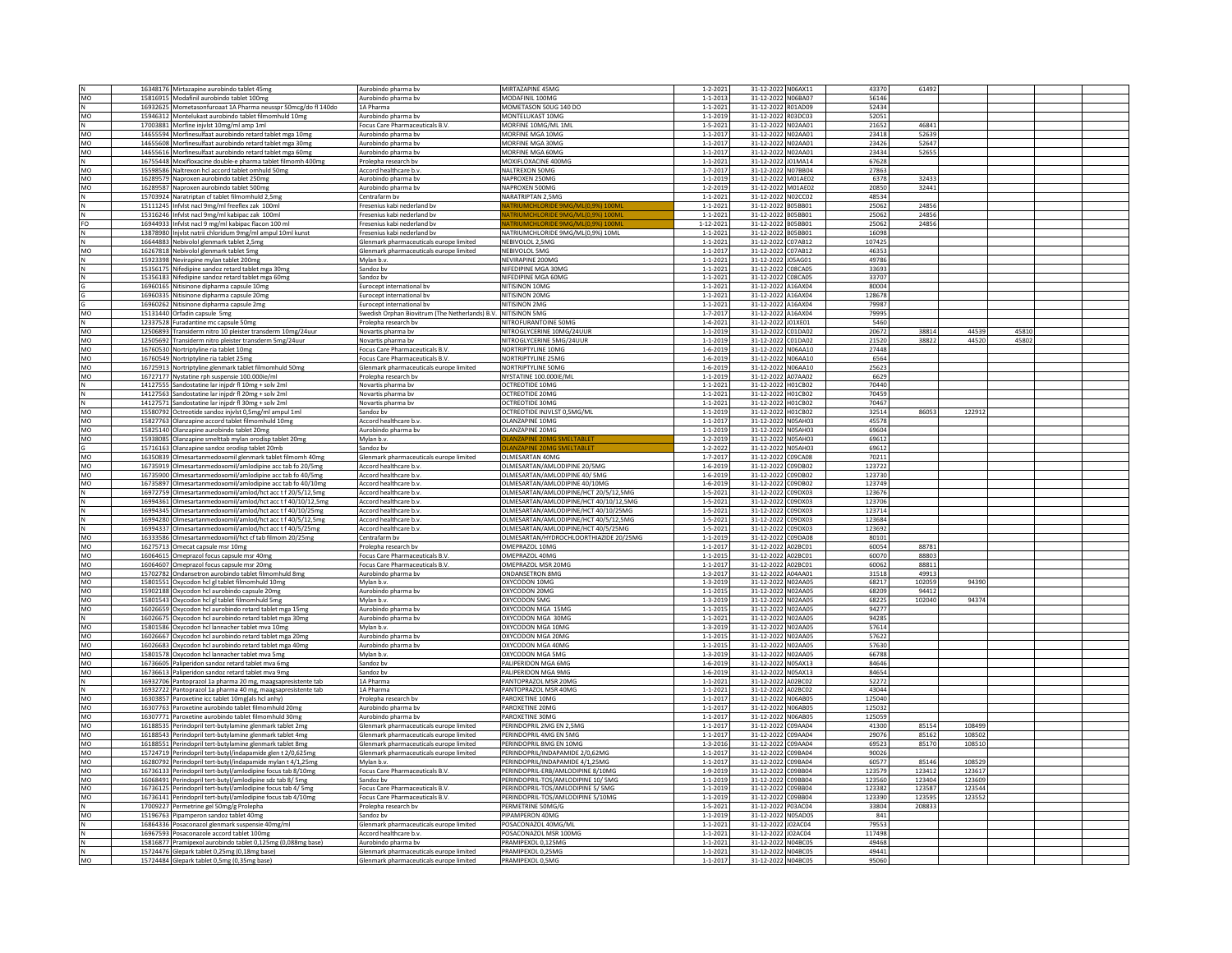| MO  | 16064488 Pramipexol sandoz ret tb mva 3,75mg (2,62mg base      | Sandoz by                               | PRAMIPEXOL MGA 3,75MG                             | $1 - 1 - 2019$ | 31-12-2022 N04BC05    | 94129  |        |        |        |        |        |
|-----|----------------------------------------------------------------|-----------------------------------------|---------------------------------------------------|----------------|-----------------------|--------|--------|--------|--------|--------|--------|
|     | 16064496 Pramipexol sandoz ret tb mva 4,5mg (3,15mg base)      | Sandoz bv                               | PRAMIPEXOL MGA 4,5MG                              | $1 - 1 - 202$  | 31-12-2022 N04BC05    | 91251  |        |        |        |        |        |
| MO  | 16779177 Prasugrel Mylan Filmomhulde Tablet 10Mg               | Mylan b.v.                              | <b>PRASUGREL 10MG</b>                             | $1 - 2 - 2020$ | 31-12-2022 B01AC22    | 196894 |        |        |        |        |        |
|     |                                                                |                                         |                                                   |                |                       |        |        |        |        |        |        |
| MO  | 15712338 Pravastatinenatrium rp tablet 20mg                    | Pharmachemie by                         | PRAVASTATINE 20MG                                 | $1 - 1 - 2012$ | 31-12-2022 C10AA03    | 31089  |        |        |        |        |        |
| MO  | 15712346 Pravastatinenatrium rp tablet 40mg                    | Pharmachemie by                         | PRAVASTATINE 40MG                                 | $1 - 1 - 2012$ | 31-12-2022 C10AA03    | 46930  |        |        |        |        |        |
| N   | 15611620 Prednisolon sandoz tablet 20mg                        | Sandoz by                               | PREDNISOLON 20MG                                  | $1 - 1 - 202$  | 31-12-2022 H02AB06    | 58173  |        |        |        |        |        |
| MO  | 15499774 Prednisolon mylan tablet 30mg                         | Mylan b.v                               | PREDNISOLON 30MG                                  | $1 - 1 - 201$  | 31-12-2022<br>H02AB06 | 66109  |        |        |        |        |        |
|     | 14051729 Prednisolon cf tablet 5mg                             | Centrafarm by                           | PREDNISOLON 5MG                                   | $1 - 1 - 202$  | 31-12-2022 H02AB06    | 30449  |        |        |        |        |        |
|     |                                                                |                                         |                                                   |                |                       |        |        |        |        |        |        |
| MO  | 16181867 Pregabaline accord healthcare capsule 150mg           | Accord healthcare b.v.                  | PREGABALINE 150MG                                 | $1 - 6 - 2019$ | 31-12-2022 N03AX16    | 75728  |        |        |        |        |        |
| MO  | 16181840 Pregabaline accord healthcare capsule 25mg            | Accord healthcare b.v.                  | PREGABALINE 25MG                                  | $1 - 2 - 2019$ | 31-12-2022 N03AX16    | 75698  |        |        |        |        |        |
| IN. | 16181875 Pregabaline accord capsule 300mg                      | Accord healthcare b.v                   | PREGABALINE 300MG                                 | $1 - 1 - 2021$ | 31-12-2022 N03AX16    | 75736  |        |        |        |        |        |
|     |                                                                |                                         |                                                   |                |                       |        |        |        |        |        |        |
| MO  | 16181859 Pregabaline accord healthcare capsule 75mg            | Accord healthcare b.v.                  | PREGABALINE 75MG                                  | $1 - 6 - 201$  | 31-12-2022 N03AX16    | 75701  |        |        |        |        |        |
| MO  | 15593460 Propranolol hcl accord tablet 10mg                    | Accord healthcare b.v                   | PROPRANOLOL 10MG                                  | $1 - 1 - 201$  | 31-12-2022 C07AA05    | 5703   |        |        |        |        |        |
| MO  | 15593479 Propranolol hcl accord tablet 40mg                    | Accord healthcare b.v                   | PROPRANOLOL 40MG                                  | $1 - 1 - 201$  | C07AA05<br>31-12-2022 | 5711   |        |        |        |        |        |
| MO  |                                                                | Sandoz by                               | PSYLLIUMZAAD 3.25G                                | 1-9-2019       | 31-12-2022 A06AC01    | 38261  | 48372  | 50202  | 14726  |        |        |
|     | 15200094 Psylliumvezels sdz granulaat orang skvr 3,25g sach    |                                         |                                                   |                |                       |        |        |        |        |        |        |
| MO  | 15774171 Quetiapine accord tablet filmomhuld 25mg              | Accord healthcare b.v.                  | <b>QUETIAPINE 25MG</b>                            | $1 - 1 - 2014$ | 31-12-2022 N05AH04    | 50741  |        |        |        |        |        |
| N   | 16592328 Quetiapine aurobindo retard tablet mva 150mg          | Aurobindo pharma bv                     | QUETIAPINE MGA 150MG                              | $1 - 1 - 2021$ | 31-12-2022 N05AH04    | 94757  |        |        |        |        |        |
| MO  | 15966259 Quetiapine accord retard tablet mva 400mg             | Accord healthcare b.v                   | QUETIAPINE MGA 400MG                              | $1 - 1 - 2015$ | 31-12-2022 N05AH04    | 84212  |        |        |        |        |        |
|     |                                                                |                                         | QUETIAPINE MGA 50MG                               | $1 - 1 - 2022$ | 31-12-2022 N05AH04    | 84182  |        |        |        |        |        |
|     | 16592301 Quetiapine aurobindo retard tablet mva 50mg           | Aurobindo pharma bv                     |                                                   |                |                       |        |        |        |        |        |        |
| MO  | 16607856 Rabeprazolnatrium focus tablet msr 10mg               | Focus Care Pharmaceuticals B.V.         | RABEPRAZOL 10MG                                   | $1 - 4 - 2018$ | 31-12-2022 A02BC04    | 54860  |        |        |        |        |        |
| MO  | 15835375 Rabeprazolnatrium sandoz tablet msr 20mg              | Sandoz by                               | RABEPRAZOL 20MG                                   | $1 - 3 - 201$  | 31-12-2022 A02BC04    | 54879  |        |        |        |        |        |
| MO  | 16012798 Ramipril teva tablet 1,25mg                           | Prolepha research bv                    | RAMIPRIL 1,25MG                                   | $1 - 1 - 2019$ | 31-12-2022 C09AA05    | 50628  | 30848  |        |        |        |        |
| MO  |                                                                |                                         | RAMIPRII 10MG                                     |                | 31-12-2022 C09AA05    | 70351  | 30856  |        |        |        |        |
|     | 16012801 Ramipril teva tablet 10mg                             | Prolepha research bv                    |                                                   | $1 - 1 - 2019$ |                       |        |        |        |        |        |        |
| MO  | 16012828 Ramipril teva tablet 2,5mg                            | Prolepha research by                    | RAMIPRIL 2.5MG                                    | $1 - 1 - 2019$ | 31-12-2022 C09AA05    | 50555  | 70998  |        |        |        |        |
| MO  | 16012836 Ramipril teva tablet 5mg                              | Prolepha research by                    | <b>RAMIPRIL 5MG</b>                               | $1 - 1 - 2019$ | 31-12-2022 C09AA05    | 50563  | 71005  |        |        |        |        |
|     | 14818833 Rifampicine sandoz capsule 300mg                      | Sandoz bv                               | RIFAMPICINE 300MG                                 | $1 - 1 - 202$  | 31-12-2022 J04AB02    | 7064   |        |        |        |        |        |
|     |                                                                |                                         |                                                   |                |                       |        |        |        |        |        |        |
| MO  | 15822745 Riluzol sandoz tablet filmomhuld 50mg                 | Sandoz by                               | RILUZOL 50MG                                      | $1 - 9 - 201$  | 31-12-2022 N07XX02    | 45225  |        |        |        |        |        |
| MO  | 15718042 Natriumrisedronaat sandoz wekelijks tabl omh 35mg     | andoz bv                                | RISEDRONINEZUUR 35MG                              | $1 - 1 - 201$  | 31-12-2022 M05BA07    | 68888  |        |        |        |        |        |
| lΝ  | 15419630 Risperidon accord tablet omhuld 0,5mg                 | Accord healthcare b.v                   | RISPERIDON 0,5MG                                  | $1 - 1 - 202$  | 31-12-2022 N05AX08    | 56197  |        |        |        |        |        |
|     |                                                                |                                         | <b>RISPERIDON 1MG</b>                             |                | 31-12-2022 N05AX08    | 37710  |        |        |        |        |        |
| N   | 15369633 Risperidon aurobindo tablet omhuld 1mg                | Aurobindo pharma bv                     |                                                   | $1 - 1 - 2021$ |                       |        |        |        |        |        |        |
| MO  | 15321312 Risperidon sandoz drank 1mg/ml                        | Sandoz by                               | RISPERIDON 1MG/ML                                 | $1 - 1 - 201$  | 31-12-2022 N05AX08    | 44016  |        |        |        |        |        |
| N   | 16061462 Risperidon aurobindo tablet omhuld 2mg                | Aurobindo pharma by                     | <b>RISPERIDON 2MG</b>                             | $1 - 1 - 202$  | 31-12-2022 N05AX08    | 37729  |        |        |        |        |        |
| MO  | 16668847 Ritonavir mylan tablet filmomhuld 100mg               | Mylan b.v                               | RITONAVIR 100MG                                   | $1 - 6 - 201$  | 31-12-2022 J05AE03    | 94064  |        |        |        |        |        |
|     |                                                                |                                         |                                                   |                |                       |        |        |        |        |        |        |
|     | 16946650 Rivastigmine 1A Pharma pleister transderm 13,3mg/24u  | 1A Pharma                               | RIVASTIGMINE 13,3MG/24UUR                         | $1 - 5 - 202$  | 31-12-2022 N06DA03    | 105414 |        |        |        |        |        |
| MO  | 16599802 Demelora pleister transdermaal 4,6mg/24uur            | Aurobindo pharma by                     | RIVASTIGMINE 4,6MG/24UUR                          | $1 - 1 - 2019$ | 31-12-2022 N06DA03    | 112879 | 85006  |        |        |        |        |
| MO  | 16599799 Demelora pleister transdermaal 9,5mg/24uur            | Aurobindo pharma bv                     | RIVASTIGMINE 9,5MG/24UUR                          | 1-1-2019       | 31-12-2022 N06DA03    | 112887 | 84980  |        |        |        |        |
|     |                                                                |                                         |                                                   |                |                       |        |        |        |        |        |        |
| N   | 15934713 Rizatriptan smelttab mylan orodisp tablet 10mg        | Mylan b.v                               | RIZATRIPTAN SMELTTABLET 10MG                      | $1 - 1 - 2021$ | 31-12-2022 N02CC04    | 50504  | 50520  |        |        |        |        |
| MO  | 15821188 Ropinirol cf retard tablet mva 4mg                    | Centrafarm bv                           | ROPINIROL MGA 4MG                                 | $1 - 1 - 2019$ | 31-12-2022 N04BC04    | 85634  |        |        |        |        |        |
| MO  | 15821196 Ropinirol cf retard tablet mva 8mg                    | Centrafarm by                           | ROPINIROL MGA 8MG                                 | $1 - 1 - 2019$ | 31-12-2022 N04BC04    | 85642  |        |        |        |        |        |
| MO  |                                                                |                                         |                                                   |                |                       |        |        |        |        |        |        |
|     | 16604768 Rosuvastatine aurobindo tablet filmomhuld 10mg        | Aurobindo pharma bv                     | ROSUVASTATINE 10MG (ALS CA-ZOUT)                  | $1 - 2 - 2018$ | 31-12-2022 C10AA07    | 201049 |        |        |        |        |        |
|     | 16674995 Rosuvastatine sun tablet filmomhuld 20mg              | Sun pharmaceutical industries europe bv | ROSUVASTATINE 20MG (ALS CA-ZOUT)                  | $1 - 1 - 202$  | 31-12-2022 C10AA07    | 201057 |        |        |        |        |        |
| MO  | 16604822 Rosuvastatine aurobindo tablet filmomhuld 40m;        | Aurobindo pharma by                     | ROSUVASTATINE 40MG (ALS CA-ZOUT)                  | $1 - 4 - 201$  | 31-12-2022 C10AA07    | 201065 |        |        |        |        |        |
| MO  | 16604725 Rosuvastatine aurobindo tablet filmomhuld 5mg         | Aurobindo pharma bv                     | ROSUVASTATINE 5MG (ALS CA-ZOUT)                   | $1 - 2 - 2018$ | 31-12-2022 C10AA07    | 201030 |        |        |        |        |        |
| MO  |                                                                | Centrafarm by                           | RUPATADINE 10MG                                   | 1-9-2019       | 31-12-2022 R06AX28    | 98426  |        |        |        |        |        |
|     | 16318323 Rupatadine cf tablet 10mg                             |                                         |                                                   |                |                       |        |        |        |        |        |        |
|     | 14127202 Ventolin 100 aer cfkvr 100mcg/do spbs 200do+inhal     | Glaxosmithkline b.v.                    | SALBUTAMOL 100UG/DO 200DO                         | $1 - 1 - 202$  | 31-12-2022 R03AC02    | 43281  | 53007  |        |        |        |        |
|     |                                                                |                                         |                                                   |                |                       |        |        |        |        |        |        |
|     |                                                                |                                         |                                                   |                |                       |        |        |        |        |        |        |
|     | 16182324 Ipratro br/salbut cip ud vernopl 0,5/2,5mg fl2,5ml    | Focus Care Pharmaceuticals B.V.         | SALBUTAMOL/IPRATROPIUM 1/0,2MG/ML                 | $1 - 1 - 202$  | 31-12-2022 R03AL02    | 81760  |        |        |        |        |        |
|     | 16955145 Salmeterol/fluticason wellnex inhpdr 50/100mcg 60d 4) | Prolepha research by                    | SALMETEROL/FLUTICASON 50/100UG/DO 60DO 4)         | $1 - 1 - 202$  | 31-12-2022 R03AK06    | 64955  | 206334 |        |        |        |        |
|     | 16961714 Salmeterol/fluticason wellnex inhpdr 50/250mcg 60d    | Prolepha research by                    | SALMETEROL/FLUTICASON 50/250UG/DO 60DO            | $1 - 1 - 202$  | 31-12-2022 R03AK06    | 64963  | 107174 | 206342 |        |        |        |
|     |                                                                |                                         |                                                   |                |                       | 64971  |        |        |        | 206326 |        |
| N   | 16961722 Salmeterol/fluticason wellnex inhpdr 50/500mcg 60d    | Prolepha research bv                    | SALMETEROL/FLUTICASON 50/500UG/DO 60DO            | $1 - 1 - 202$  | 31-12-2022 R03AK06    |        | 107182 | 127663 | 167193 |        | 206318 |
| MO  | 16192222 Salmeterol/fluticason vinc aer 25/125mcg 120do+inh 3) | Focus Care Pharmaceuticals B.V.         | SALMETEROL/FLUTICASON AEROSOL 25/125UG/DO 120DO 3 | $1 - 1 - 2010$ | 31-12-2022 R03AK06    | 62529  |        |        |        |        |        |
| MO  | 16192230 Salmeterol/fluticason vinc aer 25/250mcg 120do+inh 3) | Focus Care Pharmaceuticals B.V.         | SALMETEROL/FLUTICASON AEROSOL 25/250UG/DO 120DO   | $1 - 1 - 2016$ | 31-12-2022 R03AK06    | 62537  |        |        |        |        |        |
|     | 16935721 Sertraline tablet 100mg                               | Focus Care Pharmaceuticals B.V.         | SERTRALINE 100MG                                  | $1 - 1 - 202$  | 31-12-2022 N06AB06    | 39411  |        |        |        |        |        |
|     |                                                                |                                         | SERTRALINE 50MG                                   |                |                       | 39403  |        |        |        |        |        |
| MO  | 16315421 Sertraline sun tablet filmomhuld 50mg                 | Sun pharmaceutical industries europe bv |                                                   | $1 - 1 - 201$  | 31-12-2022 N06AB06    |        |        |        |        |        |        |
|     | 16409442 Sevelameercarbonaat aurobindo pdr v susp 2,4g sach    | Aurobindo pharma bv                     | SEVELAMEER 2,4G                                   | $1 - 1 - 202$  | 31-12-2022 V03AE02    | 90158  |        |        |        |        |        |
| MO  | 16224574 Sevelameercarbonaat aurobindo tablet filmomh 800mg    | Aurobindo pharma bv                     | SEVELAMEER 800MG                                  | 1-12-2018      | V03AE02<br>31-12-2022 | 90131  |        |        |        |        |        |
| MO  | 16604326 Mysildecard tablet filmomhuld 20mg                    | Mylan b.y                               | SILDENAEIL 20MG                                   | $1 - 6 - 2018$ | 31-12-2022 G04BE03    | 80365  |        |        |        |        |        |
|     |                                                                |                                         | SIMVASTATINE 10MG                                 |                |                       | 67806  |        |        |        |        |        |
| MO  | 16254104 Simvastatine accord tablet filmomhuld 10mg            | Accord healthcare b.v.                  |                                                   | $1 - 1 - 201$  | 31-12-2022 C10AA01    |        |        |        |        |        |        |
| MO  | 15724743 Simvastatine sandoz tablet filmomhuld 20mg            | Sandoz by                               | SIMVASTATINE 20MG                                 | $1 - 1 - 2019$ | 31-12-2022 C10AA01    | 67814  |        |        |        |        |        |
| MO  | 15724778 Simvastatine sandoz tablet filmomhuld 40mg            | Sandoz by                               | SIMVASTATINE 40MG                                 | $1 - 1 - 2019$ | 31-12-2022<br>C10AA01 | 67822  |        |        |        |        |        |
| MO  |                                                                | Sun pharmaceutical industries europe bv | SOLIFENACINE 10MG                                 | $1 - 2 - 2020$ | 31-12-2022 G04BD08    | 75345  |        |        |        |        |        |
|     | 16820851 Solifenacinesuccinaat Sun Tablet Filmomhuld 10Mg      |                                         |                                                   |                |                       |        |        |        |        |        |        |
| MO  | 16801067 Solifenacinesuccinaat Accord Tablet Filmomhuld 5Mg    | Accord healthcare b.v.                  | SOLIFENACINE 5MG                                  | $1 - 2 - 2020$ | 31-12-2022 G04BD08    | 75337  |        |        |        |        |        |
| N   | 16786882 Sotalol hcl aurobindo tablet 160mg                    | Aurobindo pharma by                     | SOTALOL 160MG                                     | $1 - 5 - 202$  | 31-12-2022<br>C07AA07 | 14990  |        |        |        |        |        |
| MO  | 16592395 Sotalol hcl aurobindo tablet 40mg                     | Aurobindo pharma bv                     | SOTALOL 40MG                                      | $1 - 1 - 2019$ | 31-12-2022 C07AA07    | 84239  |        |        |        |        |        |
| MO  | 16637062 Sotalol hcl aurobindo tablet 80mg                     | Aurobindo pharma bv                     | SOTALOL 80MG                                      | $1 - 1 - 201$  | 31-12-2022 C07AA07    | 2879   |        |        |        |        |        |
|     |                                                                | Pfizer hv                               | SULFASALAZINE MSR 500MG                           | $1 - 1 - 2019$ | 31-12-2022 A07EC01    | 7137   |        |        |        |        |        |
| MO  | 13873679 Salazopyrine ec tablet msr 500mg                      |                                         |                                                   |                |                       |        |        |        |        |        |        |
| MO  | 15369749 Sumatriptan aurobindo tablet 100mg                    | Aurobindo pharma by                     | SUMATRIPTAN 100MG                                 | $1 - 2 - 201$  | 31-12-2022 N02CC01    | 32476  | 7949   |        |        |        |        |
| MO  | 15369730 Sumatriptan aurobindo tablet 50mg                     | Aurobindo pharma bv                     | SUMATRIPTAN 50MG                                  | $1 - 2 - 201$  | 31-12-2022 N02CC01    | 41378  | 79480  |        |        |        |        |
| MO  |                                                                |                                         | SUMATRIPTAN 6MG=0.5ML (12MG/ML)                   | $1 - 8 - 2010$ | 31-12-2022 N02CC01    | 82651  | 38210  | 62359  |        |        |        |
| lΝ  | 15557081 Sumatriptan sun injvlst 12mg/ml wwsp 0,5ml            | Sun pharmaceutical industries europe bv |                                                   |                |                       |        |        |        |        |        |        |
|     | 16921895 Tacrolimus accord zalf 1mg/g                          | Accord healthcare b.v.                  |                                                   | $1 - 8 - 2021$ | 31-12-2022 D11AH01    | 67652  |        |        |        |        |        |
| N   | 16921909 Tacrolimus accord zalf 1mg/g                          | Accord healthcare b.v                   | <b>ACROLIMLIS 1M</b>                              | $1 - 8 - 202$  | 31-12-2022 D11AH01    | 67652  |        |        |        |        |        |
| MO  | 16580761 Talmanco tablet filmomhuld 20mg                       | Mylan b.y                               | TADALAFIL 20MG                                    | $1 - 2 - 201$  | 31-12-2022 G04BE08    | 68241  |        |        |        |        |        |
| MO  | 15192296 Tamoxifen sandoz tablet 40mg                          | Sandoz by                               | TAMOXIFEN 40MG                                    | $1 - 1 - 201$  | 31-12-2022<br>L02BA01 | 25216  |        |        |        |        |        |
|     |                                                                |                                         |                                                   |                |                       |        |        |        |        |        |        |
| MO  | 16329740 Tamsulosine hcl sun capsule mga 0,4mg                 | Sun pharmaceutical industries europe bv | TAMSULOSINE MGA 0,4MG                             | $1 - 3 - 201$  | 31-12-2022<br>G04CA02 | 41068  | 7623   |        |        |        |        |
|     | 16870239 Telmisartan xiromed tablet 20mg                       | Xiromed                                 | TELMISARTAN 20MG                                  | $1 - 1 - 202$  | 31-12-2022 C09CA07    | 57509  |        |        |        |        |        |
|     | 16870255 Telmisartan xiromed tablet 40mg                       | Xiromed                                 | <b>FELMISARTAN 40MG</b>                           | $1 - 1 - 202$  | 31-12-2022 C09CA07    | 50644  |        |        |        |        |        |
|     | 16870263 Telmisartan xiromed tablet 80mg                       | Kiromed                                 | <b>ELMISARTAN 80MG</b>                            |                | 31-12-2022            |        |        |        |        |        |        |
|     |                                                                |                                         |                                                   | $1 - 1 - 202$  | C09CA07               | 50652  |        |        |        |        |        |
| N   | 16746562 Telmisartan/hct xiromed tablet 40/12,5mg              | Xiromed                                 | TELMISARTAN/HYDROCHLOORTHIAZIDE 40/12.5MG         | $1 - 1 - 202$  | 31-12-2022 C09DA07    | 67954  |        |        |        |        |        |
| MO  | 16311345 Telmisartan/hct focus tablet 80/12,5mg                | Focus Care Pharmaceuticals B.V.         | TELMISARTAN/HYDROCHLOORTHIAZIDE 80/12,5MG         | $1 - 2 - 201$  | 31-12-2022 C09DA07    | 67261  |        |        |        |        |        |
|     |                                                                | Apotex nederland bv                     | TEMAZEPAM 10MG                                    | $1 - 3 - 202$  | 31-12-2022 N05CD07    | 15806  | 32956  |        |        |        |        |
|     | 13806769 Temazepam apotex tablet 10mg                          |                                         |                                                   |                |                       |        |        |        |        |        |        |
|     | 13806750 Temazepam apotex tablet 20mg                          | Apotex nederland by                     | TEMAZEPAM 20MG                                    | $1 - 3 - 202$  | 31-12-2022 N05CD07    | 15814  | 32964  |        |        |        |        |
| MO  | 15627454 Terbinafine focus tablet 250mg                        | Focus Care Pharmaceuticals B.V.         | TERBINAFINE 250MG                                 | $1 - 4 - 2014$ | 31-12-2022 D01BA02    | 34010  |        |        |        |        |        |
| N   | 16817265 Movymia injvlst 250mcg/ml patroon 2,4ml + pen         | Centrafarm bv                           | ERIPARATIDE 250UG/ML 2,4ML                        | $1 - 4 - 202$  | 31-12-2022 H05AA02    | 131601 | 198811 | 19880  |        |        |        |
|     | 16817281 Movymia injvlst 250mcg/ml patroon 2,4ml + pen         |                                         |                                                   | $1 - 4 - 202$  | 31-12-2022 H05AA02    | 131601 | 198813 | 19880  |        |        |        |
|     |                                                                | Centrafarm bv                           |                                                   |                |                       |        |        |        |        |        |        |
| MO  | 16296508 Tibolon mithra tablet 2,5mg                           | Qliniq by                               | TIBOLON 2.5MG                                     | $1 - 1 - 201$  | 31-12-2022 G03CX01    | 25690  |        |        |        |        |        |
| MO  | 15731774 Timolol fdc oogdruppels 5mg/ml flacon 5ml             | Focus Care Pharmaceuticals B.V.         | TIMOLOL 5MG/ML FL 5ML                             | $1 - 1 - 201$  | 31-12-2022 S01ED01    | 63762  |        |        |        |        |        |
|     | 16883853 Brinzolamide/timolol cf oogdr 10/5mg/ml flacon 5ml    | Centrafarm by                           | TIMOLOL/BRINZOLAMIDE 5/10MG/ML 5ML                | $1 - 4 - 202$  | 31-12-2022 S01ED51    | 88552  | 212296 |        |        |        |        |
| MO  | 16118499 Dualkopt oogdruppels flacon 10ml                      | Thea pharma B.V                         | TIMOLOL/DORZOLAMIDE 5/20MG/ML 10ML                | 1-10-2020      | 31-12-2022 S01ED51    | 134198 | 134155 |        |        |        |        |